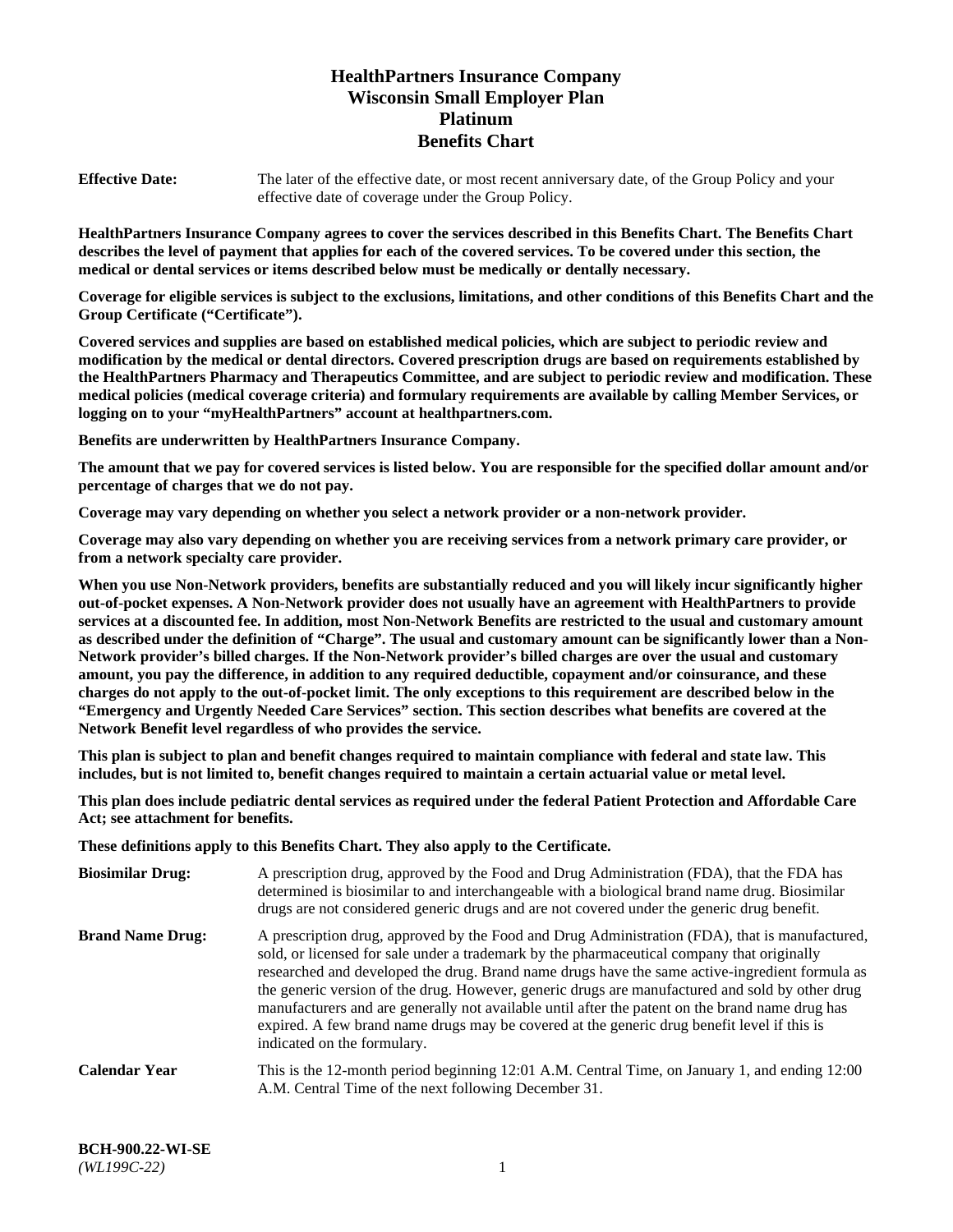| <b>Charge:</b> | For covered services delivered by a network provider, this is the provider's discounted fee for a<br>given medical/surgical service, procedure or item.                                                                                                                                                                                                                                                                                                                                                                                                                                                                                                                                                                 |
|----------------|-------------------------------------------------------------------------------------------------------------------------------------------------------------------------------------------------------------------------------------------------------------------------------------------------------------------------------------------------------------------------------------------------------------------------------------------------------------------------------------------------------------------------------------------------------------------------------------------------------------------------------------------------------------------------------------------------------------------------|
|                | For covered services delivered by non-network providers, a contracted rate may apply if such<br>arrangement is available to HealthPartners.                                                                                                                                                                                                                                                                                                                                                                                                                                                                                                                                                                             |
|                | For the usual and customary charge for covered services delivered by non-network providers, our<br>payment is calculated using one of the following options, depending on availability: 1) a<br>percentage of the Medicare fee schedule; 2) a comparable schedule if the service is not on the<br>Medicare fee schedule; or 3) a commercially reasonable rate for such service if a fee schedule is<br>not available.                                                                                                                                                                                                                                                                                                   |
|                | The usual and customary charge is the maximum amount allowed that we consider in the<br>calculation of the payment of charges incurred for certain covered services. You must pay for any<br>charges above the usual and customary charge, and they do not apply to the out-of-pocket limit.                                                                                                                                                                                                                                                                                                                                                                                                                            |
|                | A charge is incurred for covered ambulatory medical and surgical services, on the date the service<br>or item is provided. A charge is incurred for covered inpatient services, on the date of admission to<br>a hospital. To be covered, a charge must be incurred on or after your effective date and on or<br>before the termination date.                                                                                                                                                                                                                                                                                                                                                                           |
|                | Copayment/Coinsurance: The specified dollar amount, or percentage, of charges incurred for covered services, which we do<br>not pay, but which you must pay, each time you receive certain medical services, procedures or<br>items. Our payment for those covered services or items begins after the copayment or coinsurance<br>is satisfied. Covered services or items requiring a copayment or coinsurance are specified in this<br>Benefits Chart.                                                                                                                                                                                                                                                                 |
|                | For services provided by a network provider:<br>An amount which is listed as a flat dollar copayment is applied to a network provider's discounted<br>charge for a given service. However, if the network provider's discounted charge for a service or<br>item is less than the flat dollar copayment, you will pay the network provider's discounted charge.<br>An amount which is listed as a percentage of charges or coinsurance is based on the network<br>provider's discounted charges, calculated at the time the claim is processed, which may include an<br>agreed upon fee schedule rate for case rate or withhold arrangements.                                                                            |
|                | For services provided by a non-network provider:<br>Any copayment or coinsurance is applied to the lesser of the provider's charges or the usual and<br>customary charge for a service.                                                                                                                                                                                                                                                                                                                                                                                                                                                                                                                                 |
|                | A copayment or coinsurance is due at the time a service is provided, or when billed by the<br>provider. The copayment or coinsurance applicable for a scheduled visit with a HealthPartners<br>network provider will be collected for each visit, late cancellation and failed appointment.                                                                                                                                                                                                                                                                                                                                                                                                                             |
| Deductible:    | The specified dollar amount of charges incurred for covered services, which we do not pay, but an<br>enrollee or a family has to pay first in a calendar year. Our payment for those services or items<br>begins after the deductible is satisfied. For network providers, the amount of the charges that apply<br>to the deductible are based on the network provider's discounted charges, calculated at the time<br>the claim is processed, which may include an agreed upon fee schedule rate for case rate or<br>withhold arrangements. For non-network providers, the amount of charges that apply to the<br>deductible are the lesser of the provider's charges or the usual and customary charge for a service. |
|                | Any amounts paid or reimbursed by a third party, including but not limited to: point of service<br>rebates, manufacturer coupons, manufacturer debits cards or other forms of direct reimbursement<br>to an Insured for a product or service, will not apply toward your deductible, to the extent<br>permitted under state and federal law.                                                                                                                                                                                                                                                                                                                                                                            |
|                | Your plan has an embedded deductible. This means once an Insured meets the individual<br>deductible, the plan begins paying benefits for that person. If two or more members of the family<br>meet the family deductible, the plan begins paying benefits for all members of the family,<br>regardless of whether each Insured has met the individual deductible. However, an Insured may<br>not contribute more than the individual deductible toward the family deductible.                                                                                                                                                                                                                                           |
|                | All services are subject to the deductible unless otherwise indicated below in this Benefits Chart.                                                                                                                                                                                                                                                                                                                                                                                                                                                                                                                                                                                                                     |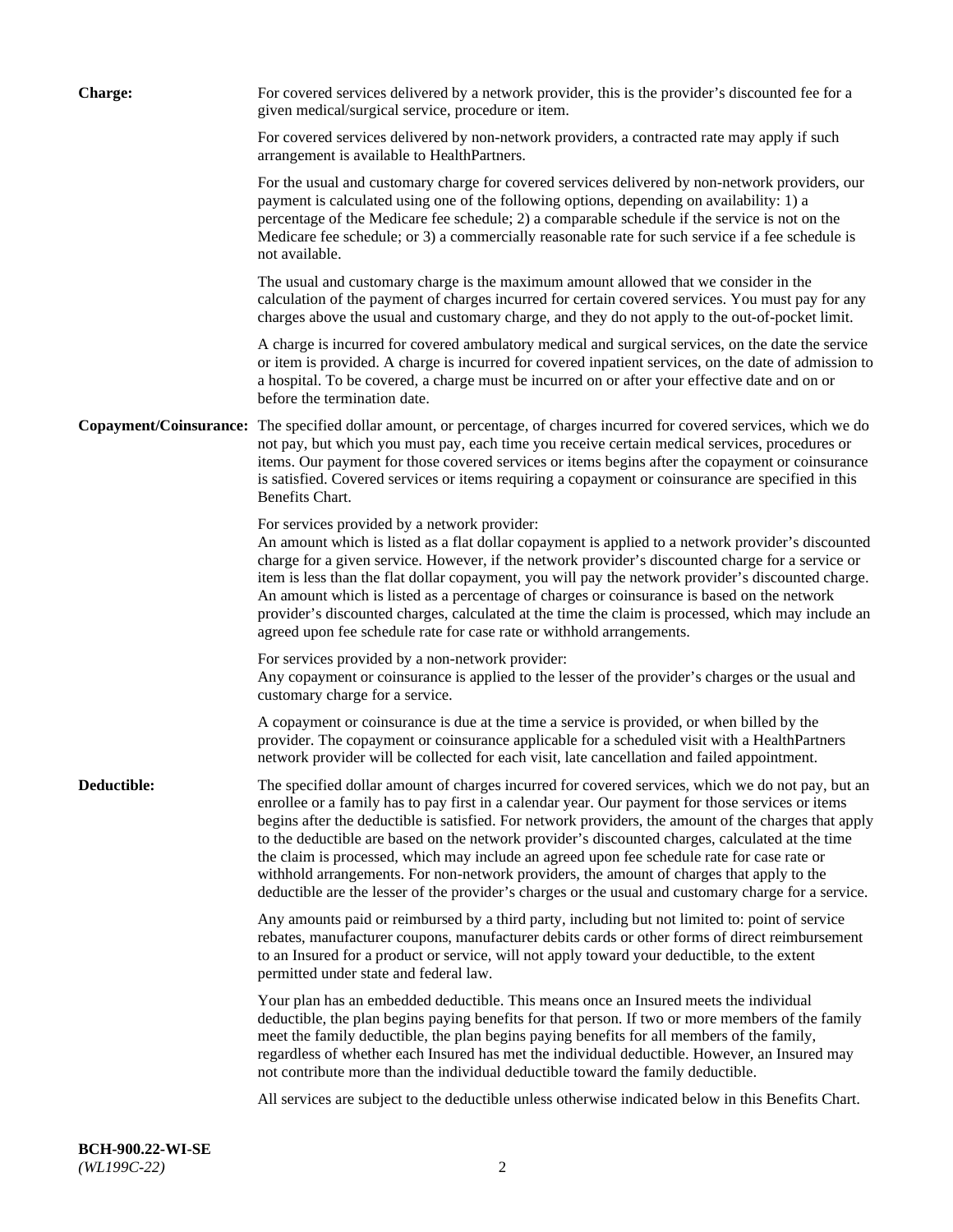| Formulary:                                 | This is a current list, which may be revised from time to time, of prescription drugs, medications,<br>equipment and supplies covered by us as indicated in this Benefits Chart which are covered at the<br>highest benefit level. Some drugs on the formulary may require prior authorization to be covered<br>as formulary drugs. The formulary, and information on drugs that require prior authorization, are<br>available by calling Member Services, or logging on to your "myHealthPartners" account at<br>healthpartners.com. |
|--------------------------------------------|---------------------------------------------------------------------------------------------------------------------------------------------------------------------------------------------------------------------------------------------------------------------------------------------------------------------------------------------------------------------------------------------------------------------------------------------------------------------------------------------------------------------------------------|
| <b>Generic Drug:</b>                       | A prescription drug, approved by the Food and Drug Administration (FDA), that the FDA has<br>determined is comparable to a brand name drug product in dosage form, strength, route of<br>administration, quality, intended use and documented bioequivalence. Generally, generic drugs<br>cost less than brand name drugs. Some brand name drugs may be covered at the generic drug<br>benefit level if this is indicated on the formulary.                                                                                           |
| <b>Lifetime Maximum</b><br><b>Benefit:</b> | The specified coverage limit actually paid by us for services and/or charges incurred by you for any<br>given procedure or diagnosis. Payment of benefits under this Benefits Chart ceases when that lifetime<br>maximum benefit is reached. You have to pay for any subsequent charges.                                                                                                                                                                                                                                              |
| <b>Non-Formulary Drug:</b>                 | This is a prescription drug, approved by the Food and Drug Administration (FDA), that is not on<br>the formulary, is medically necessary and is not investigative or experimental or otherwise<br>excluded under the Certificate.                                                                                                                                                                                                                                                                                                     |
| <b>Out-of-Pocket Expenses:</b>             | You pay the specified copayments/coinsurance and deductibles applicable for particular services,<br>subject to the out-of-pocket limit described below. These amounts are in addition to the monthly<br>premium payments.                                                                                                                                                                                                                                                                                                             |
| <b>Out-of-Pocket Limit:</b>                | You pay the copayments/coinsurance and deductibles for covered services, to the individual or<br>family out-of-pocket limit. Thereafter we cover 100% of the charges incurred for all other covered<br>services, for the rest of the calendar year. You pay amounts greater than the out-of-pocket limit if<br>you exceed any lifetime maximum benefit or any visit or day limits.                                                                                                                                                    |
|                                            | Non-Network Benefits above the usual and customary charge (see definition of charge above) do<br>not apply to the out-of-pocket limit.                                                                                                                                                                                                                                                                                                                                                                                                |
|                                            | Non-Network Benefits for transplant surgery do not apply to the out-of-pocket limit.                                                                                                                                                                                                                                                                                                                                                                                                                                                  |
|                                            | Any amounts paid or reimbursed by a third party, including but not limited to: point of service<br>rebates, manufacturer coupons, manufacturer debit cards or other forms of direct reimbursement to<br>an Insured for a product or service, will not apply as an out-of-pocket expense, to the extent<br>permitted under state and federal law.                                                                                                                                                                                      |
|                                            | You are responsible to keep track of the out-of-pocket expenses. Contact Member Services for<br>assistance in determining the amount paid by the enrollee for specific eligible services received.<br>Claims for reimbursement under the out-of-pocket limit provisions are subject to the same time<br>limits and provisions described under the "Claims Provisions" section of the Certificate.                                                                                                                                     |
| <b>Primary Care Providers:</b>             | These are providers in the following categories: Family Practice, General Practice, Internal<br>Medicine, Pediatrics, Adolescent Medicine, Adult Medicine and Geriatrics.                                                                                                                                                                                                                                                                                                                                                             |
|                                            | Specialty Care Providers: These are providers who are not in the following categories: Family Practice, General Practice,<br>Internal Medicine, Pediatrics, Adolescent Medicine, Adult Medicine and Geriatrics.                                                                                                                                                                                                                                                                                                                       |
| <b>Specialty Drug List:</b>                | This is a current list, which may be revised from time to time, of prescription drugs, medications,<br>equipment and supplies, which are typically bio-pharmaceuticals. The purpose of a specialty drug<br>list is to facilitate enhanced monitoring of complex therapies used to treat specific conditions.<br>Specialty drugs are covered by us as indicated in this Benefits Chart. The specialty drug list is<br>available by calling Member Services, or logging on to your "myHealthPartners" account at<br>healthpartners.com. |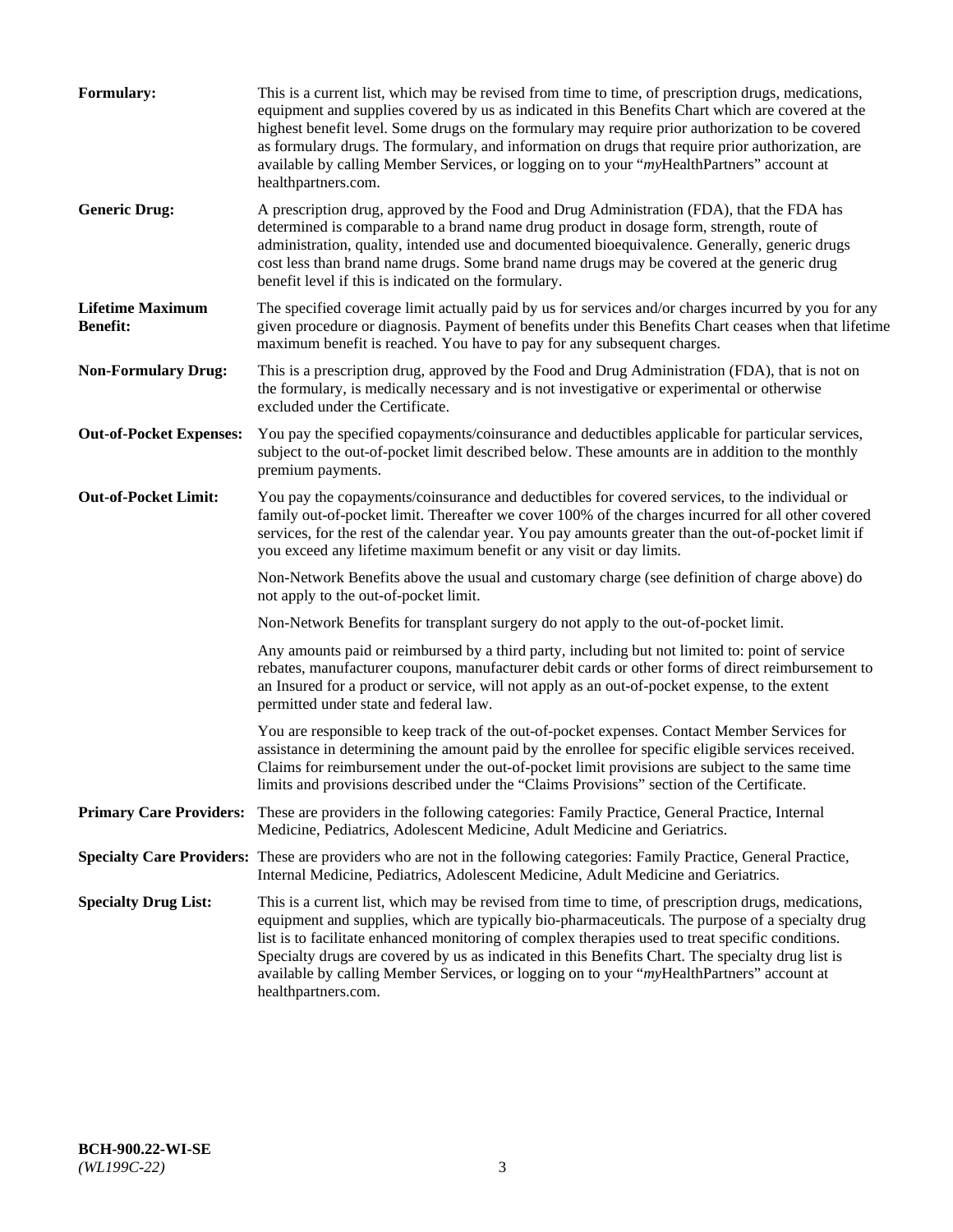### **DEDUCTIBLES AND OUT-OF-POCKET LIMITS**

#### **Individual calendar year deductible**

| <b>Network Benefits</b> | <b>Non-Network Benefits</b> |
|-------------------------|-----------------------------|
| \$500                   | \$10,000                    |

#### **Family calendar year deductible**

| <b>Network Benefits</b> | <b>Non-Network Benefits</b> |
|-------------------------|-----------------------------|
| \$1,500                 | \$20,000                    |

Separate deductibles must be satisfied under the Network Benefits and Non-Network Benefits.

Your plan has an embedded deductible. This means once an Insured meets the individual deductible, the plan begins paying benefits for that person. If two or more members of the family meet the family deductible, the plan begins paying benefits for all members of the family, regardless of whether each Insured has met the individual deductible. However, an Insured may not contribute more than the individual deductible toward the family deductible.

Any amounts paid or reimbursed by a third party, including but not limited to: point of service rebates, manufacturer coupons, manufacturer debits cards or other forms of direct reimbursement to an Insured for a product or service, will not apply toward your deductible, to the extent permitted under state and federal law.

#### **Individual calendar year out-of-pocket limit**

| Network Benefits | Non-Network Benefits |
|------------------|----------------------|
| $\$2,500$        | \$30,000             |

#### **Family calendar year out-of-pocket limit**

| <b>Network Benefits</b> | <b>Non-Network Benefits</b> |
|-------------------------|-----------------------------|
| \$5,000                 | \$60,000                    |

Separate Out-of-Pocket Limits must be satisfied under Network Benefits and Non-Network Benefits.

Non-Network Benefits above the usual and customary charge will not apply to the individual or family Out-of-Pocket Limit.

Non-Network Benefits for transplant surgery do not apply to the Out-of-Pocket Limit.

Any amounts paid or reimbursed by a third party, including but not limited to: point of service rebates, manufacturer coupons, manufacturer debit cards or other forms of direct reimbursement to an Insured for a product or service, will not apply as an out-of-pocket expense, to the extent permitted under state and federal law.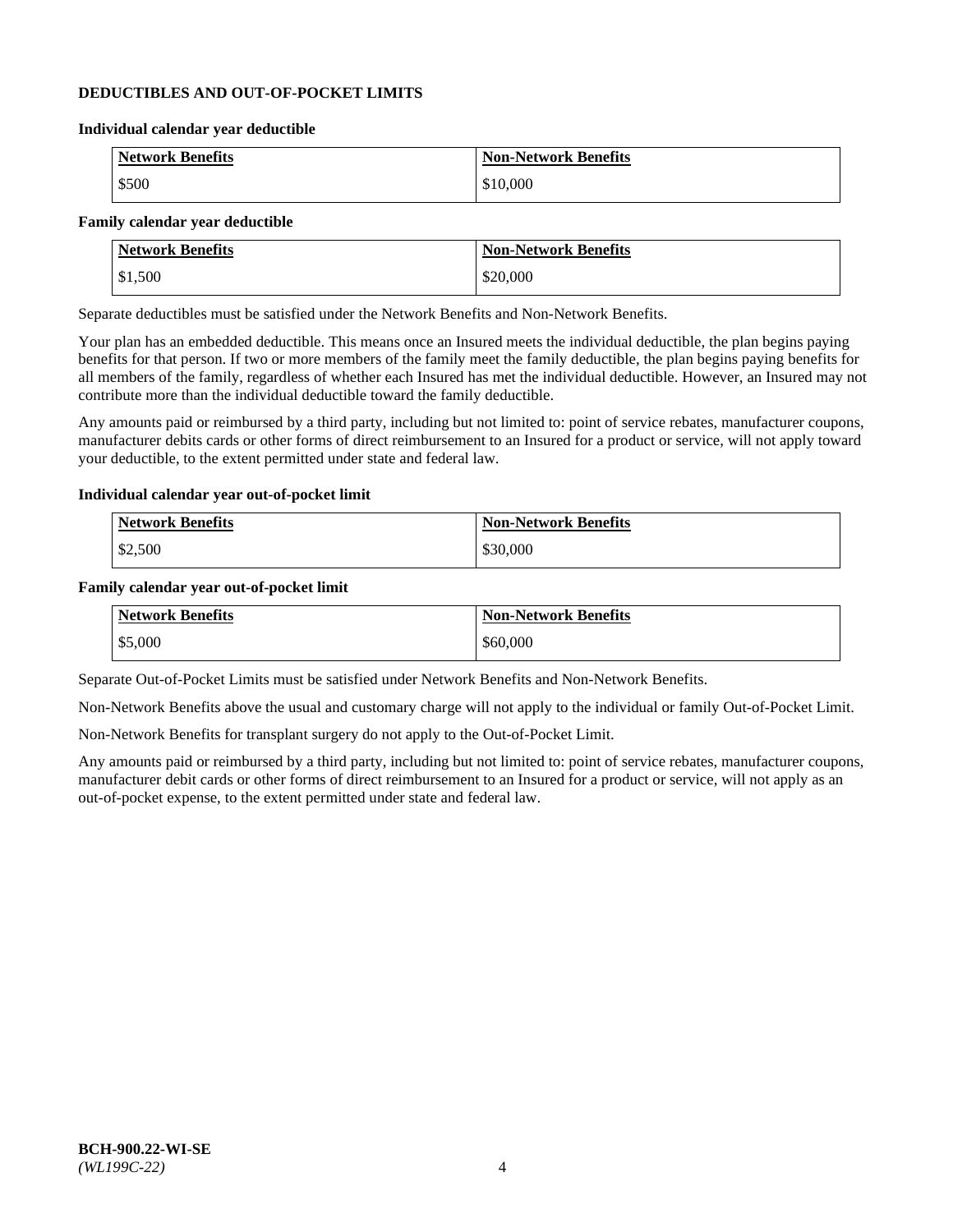# **AMBULANCE AND MEDICAL TRANSPORTATION**

### **Covered Services:**

We cover ambulance and medical transportation for medical emergencies.

We also cover medically necessary, non-emergency transportation if it meets our medical coverage criteria. Covered services and supplies are based on established medical policies, which are subject to periodic review and modification by the medical directors. These medical policies (medical coverage criteria) and applicable prior authorization requirements are available by calling Member Services, or logging on to your "*my*HealthPartners" account a[t healthpartners.com.](https://www.healthpartners.com/hp/index.html)

| <b>Network Benefits</b>      | <b>Non-Network Benefits</b> |
|------------------------------|-----------------------------|
| 70% of the charges incurred. | See Network Benefits.       |

#### **Not Covered:**

See "Services Not Covered" in the Certificate.

## **AUTISM SERVICES**

## **Covered Services:**

We cover prior authorized evidence-based intensive-level and nonintensive-level treatment of autism spectrum disorders (autism disorder, Asperger's syndrome or pervasive development disorder not otherwise specified).

Covered services are based on established medical policies, which are subject to periodic review and modification by the medical directors. These medical policies (medical coverage criteria) are available by calling Member Services, or logging on to your "*my*HealthPartners" account at [healthpartners.com.](https://www.healthpartners.com/hp/index.html)

Your network provider will coordinate the prior authorization process for any autism treatment services. You may call Member Services at 952-883-5000 or toll-free at 855-813-3888 if you have any questions or concerns regarding the authorization process.

Please call Member Services at 952-883-5000 or toll-free at 855-813-3888 to request authorization for autism treatment services from a non-network provider.

**Intensive-level services** for children diagnosed with autism spectrum disorders. Intensive-level services must begin on or after 2 years of age and end before 9 years of age. Intensive-level services, on average, are services provided for more than 20 hours of treatment per week. (The average number of hours a week is calculated over a six-month period.)

| <b>Network Benefits</b>                                                                                                                              | <b>Non-Network Benefits</b>                                              |
|------------------------------------------------------------------------------------------------------------------------------------------------------|--------------------------------------------------------------------------|
| 100% of the charges incurred, subject to a<br>copayment of \$30 per visit.<br>Deductible does not apply.<br>Limited to 240 visits per calendar year. | 50% of the charges incurred.<br>Limited to 240 visits per calendar year. |

The maximum number of visits is combined for Network Benefits and Non-Network Benefits. Visit limits are based on the minimum coverage amounts available at the time of publication. Additional visits may be available if required due to revised minimum coverage amounts being issued by the Office of the Commissioner of Insurance. See our medical coverage criteria for current visit limits.

#### **Intensive-level services lifetime maximum benefit**

| Network Benefits                                                     | <b>Non-Network Benefits</b>                                          |
|----------------------------------------------------------------------|----------------------------------------------------------------------|
| 4 years of cumulative services under this plan or any<br>other plan. | 4 years of cumulative services under this plan or any<br>other plan. |

The Lifetime Maximum Benefit is combined for Network Benefits and Non-Network Benefits.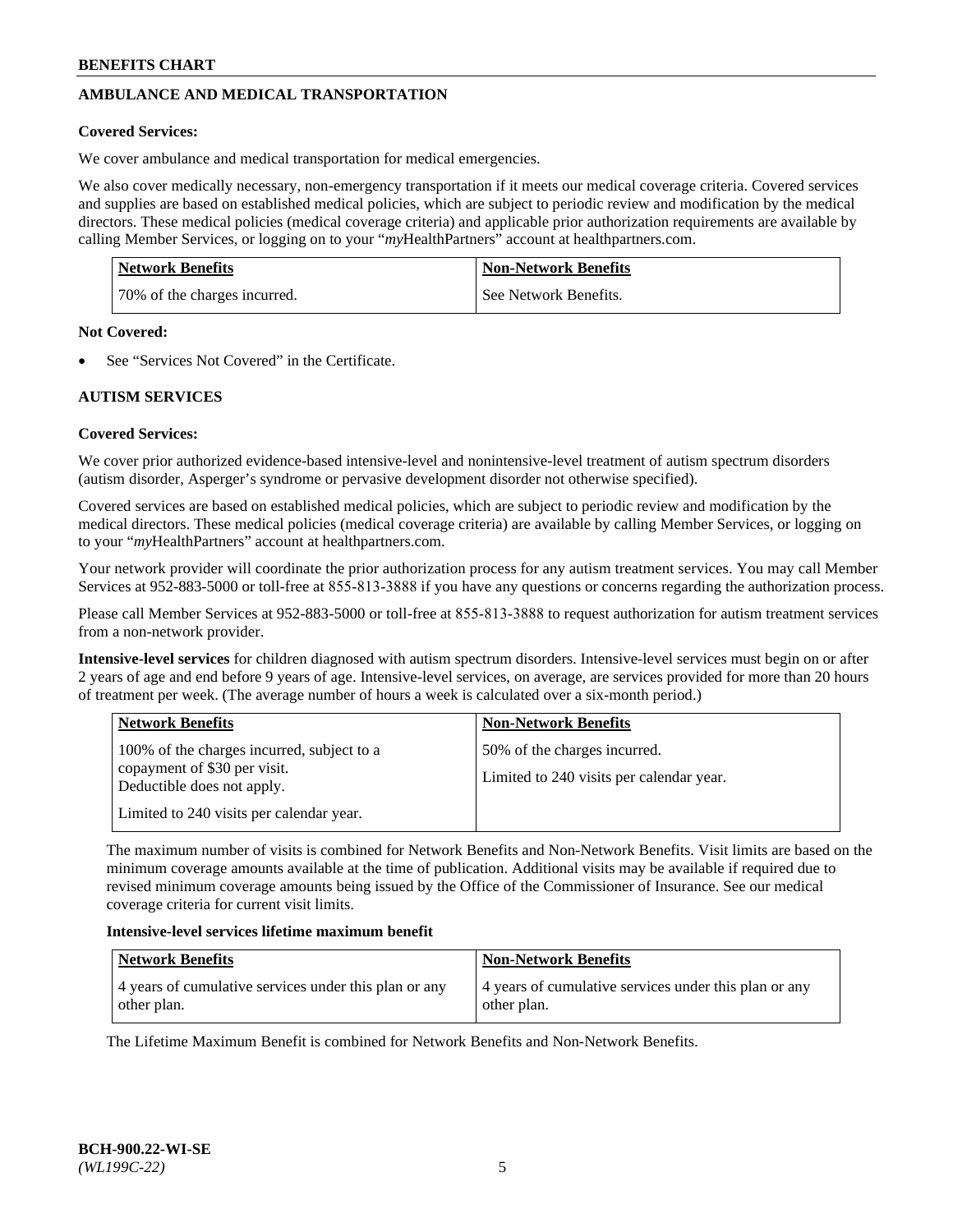**Nonintensive-level services** for Insureds diagnosed with autism spectrum disorders

| <b>Network Benefits</b>                                                                                  | <b>Non-Network Benefits</b>                                              |
|----------------------------------------------------------------------------------------------------------|--------------------------------------------------------------------------|
| 100% of the charges incurred, subject to a<br>copayment of \$30 per visit.<br>Deductible does not apply. | 50% of the charges incurred.<br>Limited to 120 visits per calendar year. |
| Limited to 120 visits per calendar year.                                                                 |                                                                          |

The maximum number of visits is combined for Network Benefits and Non-Network Benefits. Visit limits are based on the minimum coverage amounts available at the time of publication. Additional visits may be available if required due to revised minimum coverage amounts being issued by the Office of the Commissioner of Insurance. See our medical coverage criteria for current visit limits.

### **Not Covered:**

See "Services Not Covered" in the Certificate.

## **BEHAVIORAL HEALTH SERVICES**

## **Covered Services:**

Covered services are based on established medical policies, which are subject to periodic review and modification by the medical directors. These medical policies (medical coverage criteria) are available by calling Member Services, or logging on to your "*my*HealthPartners" account at [healthpartners.com.](https://www.healthpartners.com/hp/index.html)

**Transitional treatment services:** These are services for the treatment of nervous or mental disorders and substance use disorders which are provided to an Insured in a less restrictive manner than are inpatient hospital services but in a more intensive manner than are outpatient services. Transitional treatment services are services offered by a provider, and certified by the Wisconsin Department of Health Services for each of the following (except the last bulleted item):

- Mental health services for covered adults in a day treatment program.
- Mental health services for covered children in a day hospital treatment program.
- Services for persons with chronic mental illness provided through a community support program.
- Residential treatment programs for covered persons with substance use disorder.
- Substance use disorder services in a day treatment program.
- Services for persons who are experiencing a mental health crisis or who are in a situation likely to turn into a mental health crisis if support is not provided.
- Intensive outpatient programs for the treatment of psychoactive substance use disorders provided in accordance with the patient placement criteria of the American Society of Addiction Medicine.

## **Mental health services**

We cover services for mental health diagnoses as described in the Diagnostic and Statistical Manual of Mental Disorders – Fifth Edition (DSM 5) (most recent edition).

We provide coverage for mental health treatment ordered by a Wisconsin court under a valid court order that is issued on the basis of a behavioral care evaluation performed by a licensed psychiatrist or doctoral level licensed psychologist, which includes a diagnosis and an individual treatment plan for care in the most appropriate, least restrictive environment. We must be given a copy of the court order and the behavioral care evaluation, and the service must be a covered benefit under this plan, and the service must be provided by a network provider, or other provider as required by law.

**Outpatient services:** We cover medically necessary outpatient professional mental health services for evaluation, crisis intervention, and treatment of mental health disorders.

A comprehensive diagnostic assessment will be used as the basis for a determination by a mental health professional, concerning the appropriate treatment and the extent of services required.

Outpatient services we cover for a diagnosed mental health condition include the following:

- Individual, group, family and multi-family therapy.
- Medication management provided by a physician, certified nurse practitioner, or physician's assistant.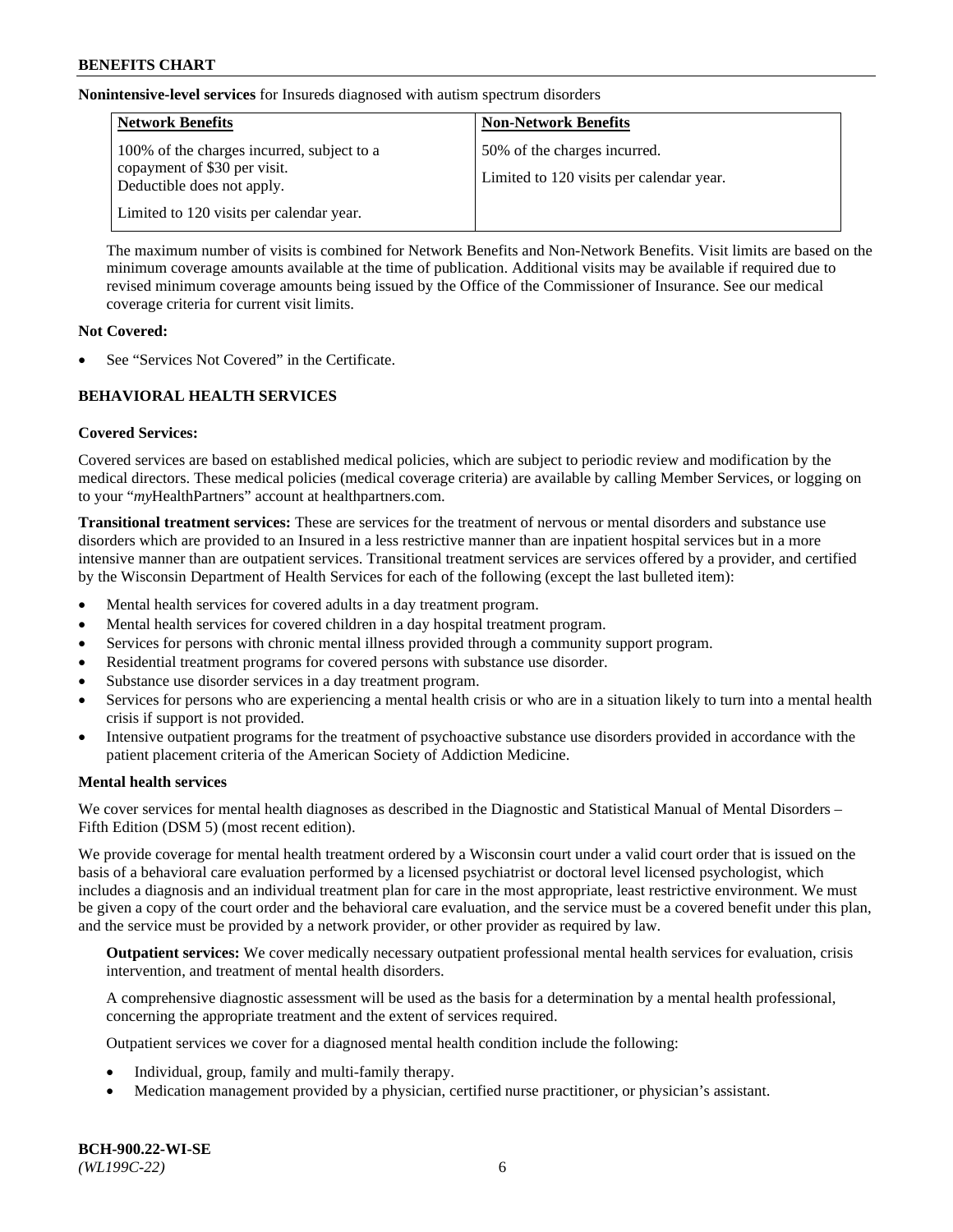- Psychological testing services for the purposes of determining the differential diagnoses and treatment planning for patients currently receiving behavioral health services.
- Partial hospitalization services in a licensed hospital or community mental health center.
- Psychotherapy and nursing services provided in the home if authorized by us.
- Treatment for gender dysphoria.

| <b>Network Benefits</b>                                                                                                                                                                                                                           | <b>Non-Network Benefits</b>  |
|---------------------------------------------------------------------------------------------------------------------------------------------------------------------------------------------------------------------------------------------------|------------------------------|
| 100% of the charges incurred, subject to a<br>copayment of \$30 per visit.<br>Deductible does not apply.<br>For family therapy, only one copayment will be<br>charged, regardless of the number of Insureds primarily<br>involved in the therapy. | 50% of the charges incurred. |

#### **Group therapy**

| Network Benefits                                                                                         | <b>Non-Network Benefits</b>  |
|----------------------------------------------------------------------------------------------------------|------------------------------|
| 100% of the charges incurred, subject to a<br>copayment of \$15 per visit.<br>Deductible does not apply. | 50% of the charges incurred. |

**Inpatient services, including mental health residential treatment services:** We cover the following:

- Medically necessary inpatient services in a hospital and professional services for treatment of mental health disorders. Medical stabilization is covered under inpatient hospital services in the "Hospital and Skilled Nursing Facility Services" section.
- Medically necessary mental health residential treatment services. This care must be authorized by us and provided by a hospital or residential behavioral health treatment facility licensed by the local state or Department of Health and Human Services. Services not covered under this benefit include halfway houses, group homes, extended care facilities, shelter services, correctional services, detention services, transitional services, group residential services, foster care services and wilderness programs.

| <b>Network Benefits</b>      | Non-Network Benefits         |
|------------------------------|------------------------------|
| 70% of the charges incurred. | 50% of the charges incurred. |

**Transitional treatment services:** We cover transitional treatment services described above for treatment of mental and nervous disorders.

| Network Benefits                                                                                         | <b>Non-Network Benefits</b>  |
|----------------------------------------------------------------------------------------------------------|------------------------------|
| 100% of the charges incurred, subject to a<br>copayment of \$30 per visit.<br>Deductible does not apply. | 50% of the charges incurred. |

#### **Substance use disorder treatment services**

We cover medically necessary services for assessments by a licensed alcohol and drug counselor and treatment of substance use disorders as defined in the latest edition of the DSM 5.

**Outpatient services:** We cover medically necessary outpatient professional services for diagnosis and treatment of substance use disorders. Substance use disorder treatment services must be provided by a program licensed by the local Department of Health Services.Outpatient services we cover for a diagnosed substance use disorder include the following: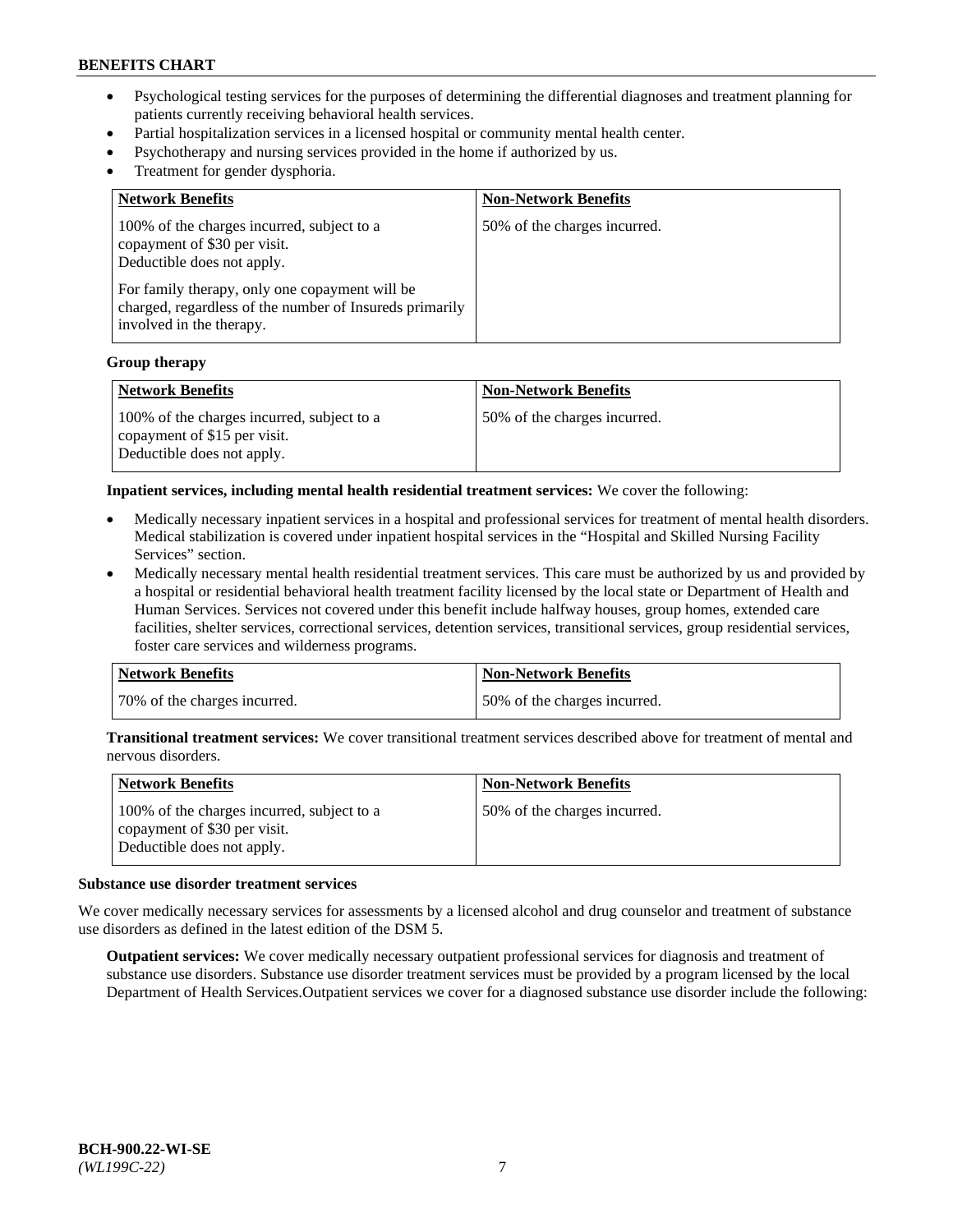- Individual, group, family, and multi-family therapy provided in an office setting.
- Opiate replacement therapy including methadone and buprenorphine treatment.

| <b>Network Benefits</b>                                                                                  | <b>Non-Network Benefits</b>  |
|----------------------------------------------------------------------------------------------------------|------------------------------|
| 100% of the charges incurred, subject to a<br>copayment of \$30 per visit.<br>Deductible does not apply. | 50% of the charges incurred. |

**Inpatient services:** We cover the following:

- Medically necessary inpatient services in a hospital or a licensed residential primary treatment center.
- Services provided in a hospital that is licensed by the local state and accredited by Medicare.
- Detoxification services in a hospital or community detoxification facility if it is licensed by the local Department of Health Services.

| Network Benefits             | Non-Network Benefits         |
|------------------------------|------------------------------|
| 70% of the charges incurred. | 50% of the charges incurred. |

**Transitional treatment services:** We cover transitional treatment services described above for treatment of substance use disorders.

| Network Benefits                                                                                         | <b>Non-Network Benefits</b>  |
|----------------------------------------------------------------------------------------------------------|------------------------------|
| 100% of the charges incurred, subject to a<br>copayment of \$30 per visit.<br>Deductible does not apply. | 50% of the charges incurred. |

**Out-of-area services for Wisconsin students:** If a dependent child is a student in a school located in Wisconsin, but outside of our service area, we cover mental health and substance use disorder services as required under Wisconsin Statute 609.655.

- The student may have a clinical assessment from a local, non-network mental health or substance use disorder treatment provider at the network benefit level when prior authorized by us.
- If outpatient services are recommended in the clinical assessment, five outpatient visits from a non-network provider will be covered at the network benefit level.
- Our Medical Director will determine the need for continuing treatment by the non-network provider; additional visits may be approved.
- Coverage for the outpatient services will not be provided if the recommended treatment would keep the student from attending school on a regular basis or if the student is no longer attending the school full-time.

This benefit is subject to the limitations shown in this "Behavioral Health Services" section.

| <b>Network Benefits</b>                                                                                  | <b>Non-Network Benefits</b> |
|----------------------------------------------------------------------------------------------------------|-----------------------------|
| 100% of the charges incurred, subject to a<br>copayment of \$30 per visit.<br>Deductible does not apply. | Not applicable.             |

A dependent child enrolled in a school outside of the state of Wisconsin is not eligible for this benefit.

## **Not Covered:**

See "Services Not Covered" in the Certificate.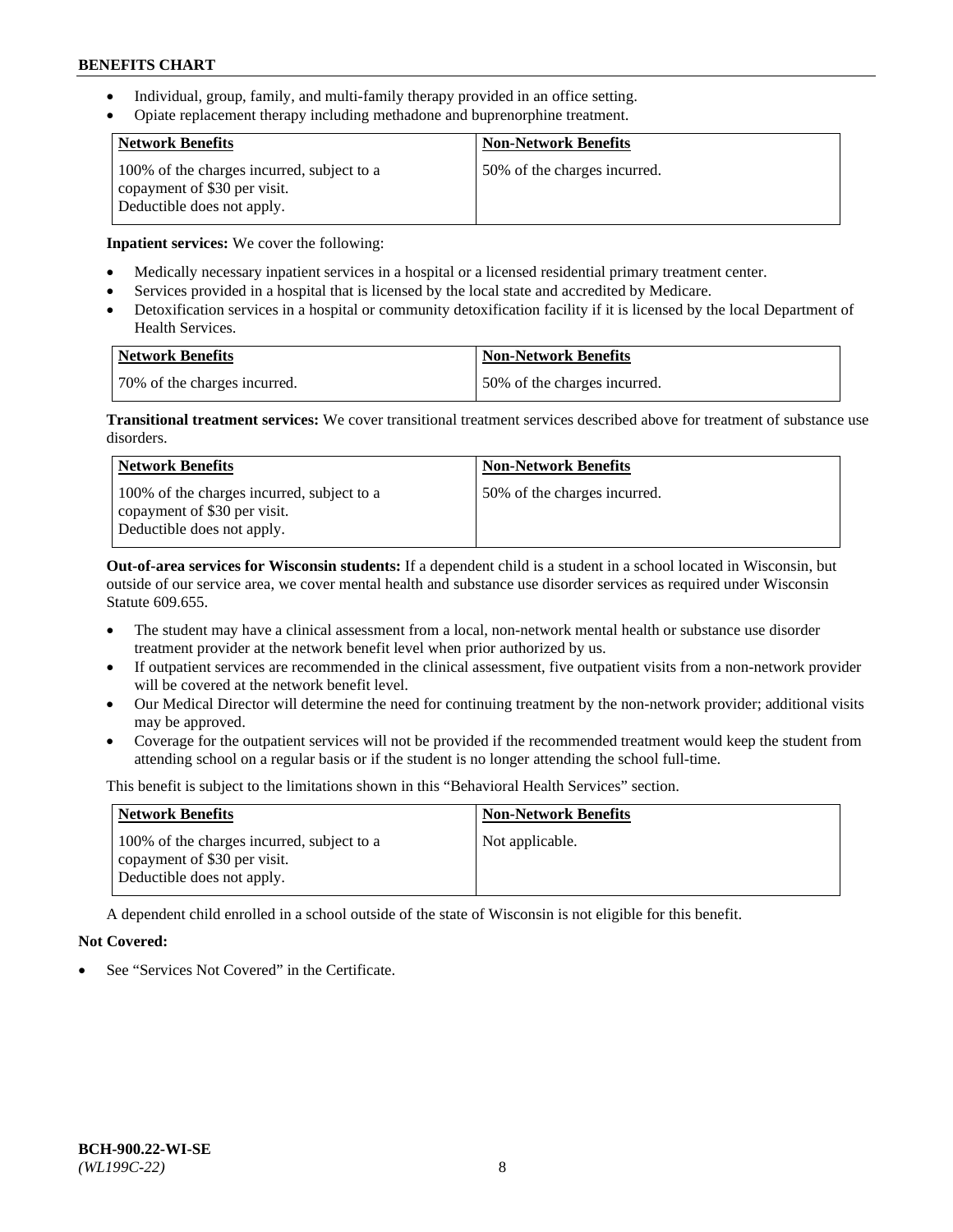# **CHIROPRACTIC SERVICES**

## **Covered Services:**

We cover chiropractic services for rehabilitative care. Chiropractic services are adjustments to any abnormal articulations of the human body, especially those of the spinal column, for the purpose of giving freedom of action to impinged nerves that may cause pain or deranged function.

Massage therapy which is performed in conjunction with other treatment/modalities by a chiropractor, is part of a prescribed treatment plan and is not billed separately is covered.

| <b>Network Benefits</b>                                                                                  | <b>Non-Network Benefits</b>  |
|----------------------------------------------------------------------------------------------------------|------------------------------|
| 100% of the charges incurred, subject to a<br>copayment of \$50 per visit.<br>Deductible does not apply. | 50% of the charges incurred. |

## **Not Covered:**

- Massage therapy for the purpose of comfort or convenience of the Insured.
- See "Services Not Covered" in the Certificate.

# **CLINICAL TRIALS**

## **Covered Services:**

We cover certain routine services if you participate in a Phase I, Phase II, Phase III or Phase IV approved clinical trial that is conducted in relation to the prevention, detection, or treatment of cancer or other life-threatening disease or condition as defined in the Affordable Care Act. Approved clinical trials include (1) federally funded trials when the study or investigation is approved or funded by any of the federal agencies defined in the Public Health Services Act, section 2709 (d) (1) (A); (2) the study or investigation is conducted under an investigational new drug application reviewed by the Food and Drug Administration; and (3) the study or investigation is a drug trial that is exempt from having such an investigational new drug application. We cover routine patient costs for services that would be eligible under the Certificate and this Benefits Chart if the service were provided outside of a clinical trial.

| Coverage level is same as corresponding<br>Coverage level is same as corresponding Network<br>Non-Network Benefits, depending on type of service<br>Benefits, depending on type of service provided such as<br>Office Visits for Illness or Injury, Inpatient or<br>provided such as Office Visits for Illness or Injury, | <b>Network Benefits</b>              | <b>Non-Network Benefits</b>                |
|---------------------------------------------------------------------------------------------------------------------------------------------------------------------------------------------------------------------------------------------------------------------------------------------------------------------------|--------------------------------------|--------------------------------------------|
|                                                                                                                                                                                                                                                                                                                           | <b>Outpatient Hospital Services.</b> | Inpatient or Outpatient Hospital Services. |

- The investigative or experimental item, device or service itself.
- Items or services that are provided solely to satisfy data collection and analysis needs and that are not used in the direct clinical management of the patient.
- A service that is clearly inconsistent with widely accepted and established standards of care for a particular diagnosis.
- See "Services Not Covered" in the Certificate.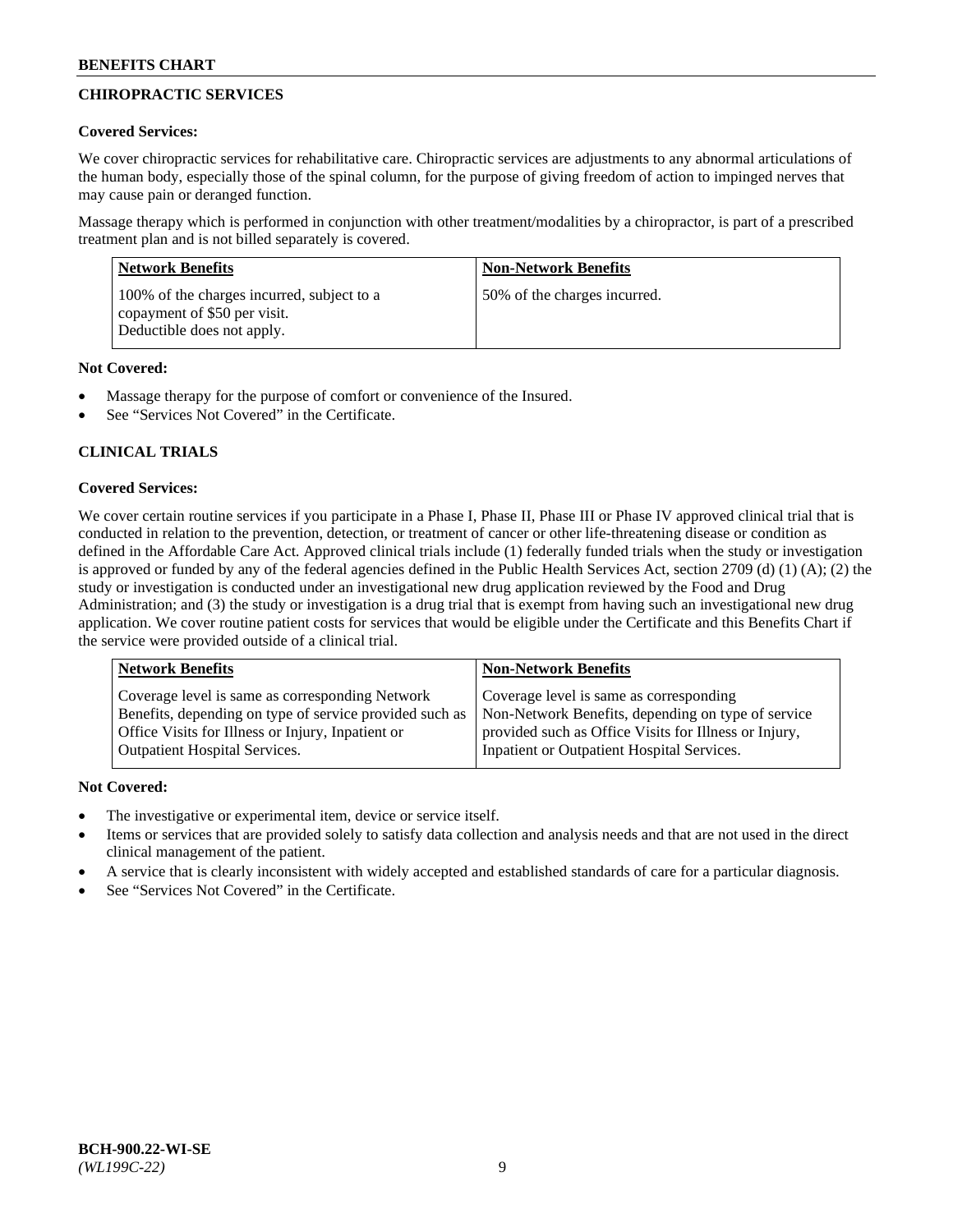# **DENTAL SERVICES**

## **Covered Services:**

We cover services as described below.

**Accidental dental services:** We cover dentally necessary services to treat and restore damage done to sound, natural, unrestored teeth as a result of an accidental injury. Coverage is for damage caused by external trauma to face and mouth only, not for cracked or broken teeth, which result from biting or chewing. We cover restorations, root canals, crowns and replacement of teeth lost that are directly related to the accident in which the Insured was involved. We cover initial exam, x-rays and palliative treatment including extractions, and other oral surgical procedures directly related to the accident. Subsequent treatment must be initiated within the specified time-frame and must be directly related to the accident. We do not cover restoration and replacement of teeth that are not "sound and natural" at the time of the accident.

Full mouth rehabilitations to correct occlusion (bite) and malocclusion (misaligned teeth not due to the accident) are not covered.

When an implant-supported dental prosthetic treatment is pursued, the accidental dental benefit will be applied to the prosthetic procedure. Benefits are limited to the amount that would be paid toward the placement of a removable dental prosthetic appliance that could be used in the absence of implant treatment. Care must be provided or pre-authorized by a HealthPartners dentist.

| Network Benefits             | <b>Non-Network Benefits</b>  |
|------------------------------|------------------------------|
| 70% of the charges incurred. | 50% of the charges incurred. |

For all accidental dental services, treatment and/or restoration must be initiated within six months of the date of the injury. Coverage is limited to the initial course of treatment and/or initial restoration. Services must be provided within 24 months of the date of injury to be covered.

## **Medical referral dental services**

**Medically necessary outpatient dental services:** We cover medically necessary outpatient dental services. Coverage is limited to dental services required for treatment of an underlying medical condition, e.g., removal of teeth to complete radiation treatment for cancer of the jaw, cysts and lesions.

| <b>Network Benefits</b>                                                                                  | <b>Non-Network Benefits</b>  |
|----------------------------------------------------------------------------------------------------------|------------------------------|
| 100% of the charges incurred, subject to a<br>copayment of \$50 per visit.<br>Deductible does not apply. | 50% of the charges incurred. |

**Medically necessary hospitalization and anesthesia for dental care:** We cover medically necessary hospitalization for dental care. This is limited to charges incurred by an Insured who: (1) is a child under age 5; (2) is severely disabled; (3) has a medical condition, and requires hospitalization or general anesthesia for dental care treatment; or (4) is a child between ages 5 and 12 and care in dental offices has been attempted unsuccessfully and usual methods of behavior modification have not been successful, or when extensive amounts of restorative care, exceeding four appointments, are required. Coverage is limited to facility and anesthesia charges. Oral surgeon/dentist professional fees are not covered. The following are examples, though not all-inclusive, of medical conditions which may require hospitalization for dental services: severe asthma, severe airway obstruction or hemophilia. Hospitalization required due to the behavior of the Insured or due to the extent of the dental procedure is not covered.

| <b>Network Benefits</b>      | <b>Non-Network Benefits</b>  |
|------------------------------|------------------------------|
| 70% of the charges incurred. | 50% of the charges incurred. |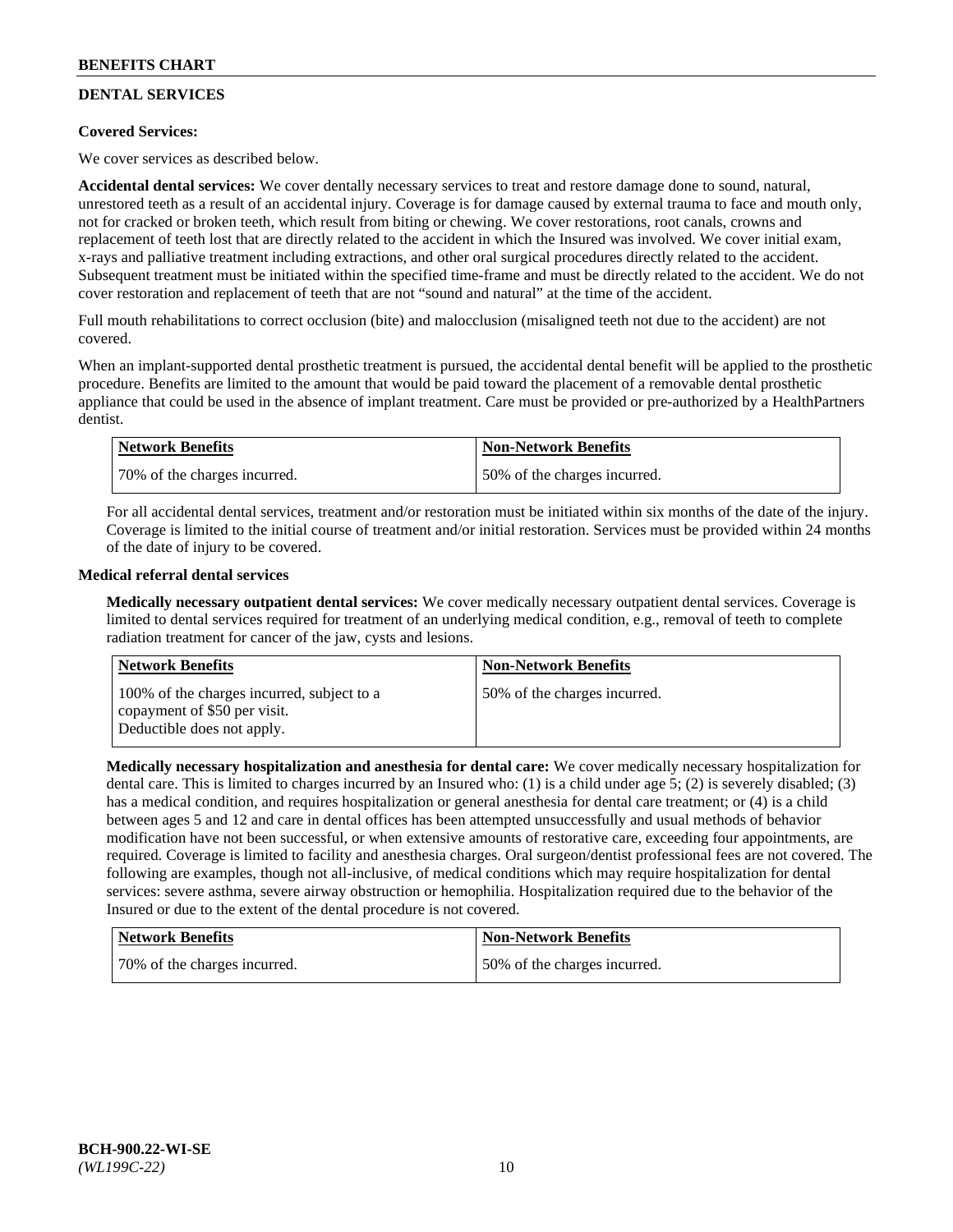**Medical complications of dental care:** We cover medical complications of dental care. Treatment must be medically necessary care and related to medical complications of non-covered dental care, including complications of the head, neck, or substructures.

| Network Benefits                                                                                         | <b>Non-Network Benefits</b>  |
|----------------------------------------------------------------------------------------------------------|------------------------------|
| 100% of the charges incurred, subject to a<br>copayment of \$50 per visit.<br>Deductible does not apply. | 50% of the charges incurred. |

**Oral surgery:** We cover oral surgery. Coverage is limited to treatment of medical conditions requiring oral surgery, such as treatment of oral neoplasm, non-dental cysts, fracture of the jaws, trauma of the mouth and jaws, and any other oral surgery procedures provided as medically necessary dental services.

| Network Benefits                                                                                         | <b>Non-Network Benefits</b>  |
|----------------------------------------------------------------------------------------------------------|------------------------------|
| 100% of the charges incurred, subject to a<br>copayment of \$50 per visit.<br>Deductible does not apply. | 50% of the charges incurred. |

**Treatment of cleft lip and cleft palate:** We cover treatment of cleft lip and cleft palate of a dependent child, including orthodontic treatment and oral surgery directly related to the cleft. Dental services which are not required for the treatment of cleft lip or cleft palate are not covered. If a dependent child covered under the Certificate and Benefits Chart is also covered under a dental plan which includes orthodontic services, that dental plan shall be considered primary for the necessary orthodontic services. Oral appliances are subject to the same copayment, conditions and limitations as durable medical equipment.

| <b>Network Benefits</b>                               | <b>Non-Network Benefits</b>                            |
|-------------------------------------------------------|--------------------------------------------------------|
| Coverage level is same as corresponding Network       | Coverage level is same as corresponding                |
| Benefits, depending on type of service provided, such | Non-Network Benefits, depending on type of service     |
| as Office Visits for Illness or Injury, Inpatient or  | provided, such as Office Visits for Illness or Injury, |
| <b>Outpatient Hospital Services.</b>                  | Inpatient or Outpatient Hospital Services.             |

**Treatment of temporomandibular disorder (TMD) and craniomandibular disorder (CMD):** We cover diagnostic procedures, surgical treatment and non-surgical treatment (including intraoral splint therapy devices) for temporomandibular disorder (TMD) and craniomandibular disorder (CMD), which is medically necessary care. Dental services which are not required to directly treat TMD or CMD are not covered.

| <b>Network Benefits</b>                                                                                  | <b>Non-Network Benefits</b>  |
|----------------------------------------------------------------------------------------------------------|------------------------------|
| 100% of the charges incurred, subject to a<br>copayment of \$50 per visit.<br>Deductible does not apply. | 50% of the charges incurred. |

- Dental treatment, procedures or services not listed in this Benefits Chart.
- Accident-related dental services if treatment is: (1) provided to teeth which are not sound and natural; (2) to teeth which have been restored; (3) initiated beyond six months from the date of the injury; (4) received beyond the initial treatment or restoration; or (5) received beyond 24 months from the date of injury.
- Oral surgery to remove wisdom teeth.
- Orthognathic treatment or procedures and all related services.
- See "Services Not Covered" in the Certificate.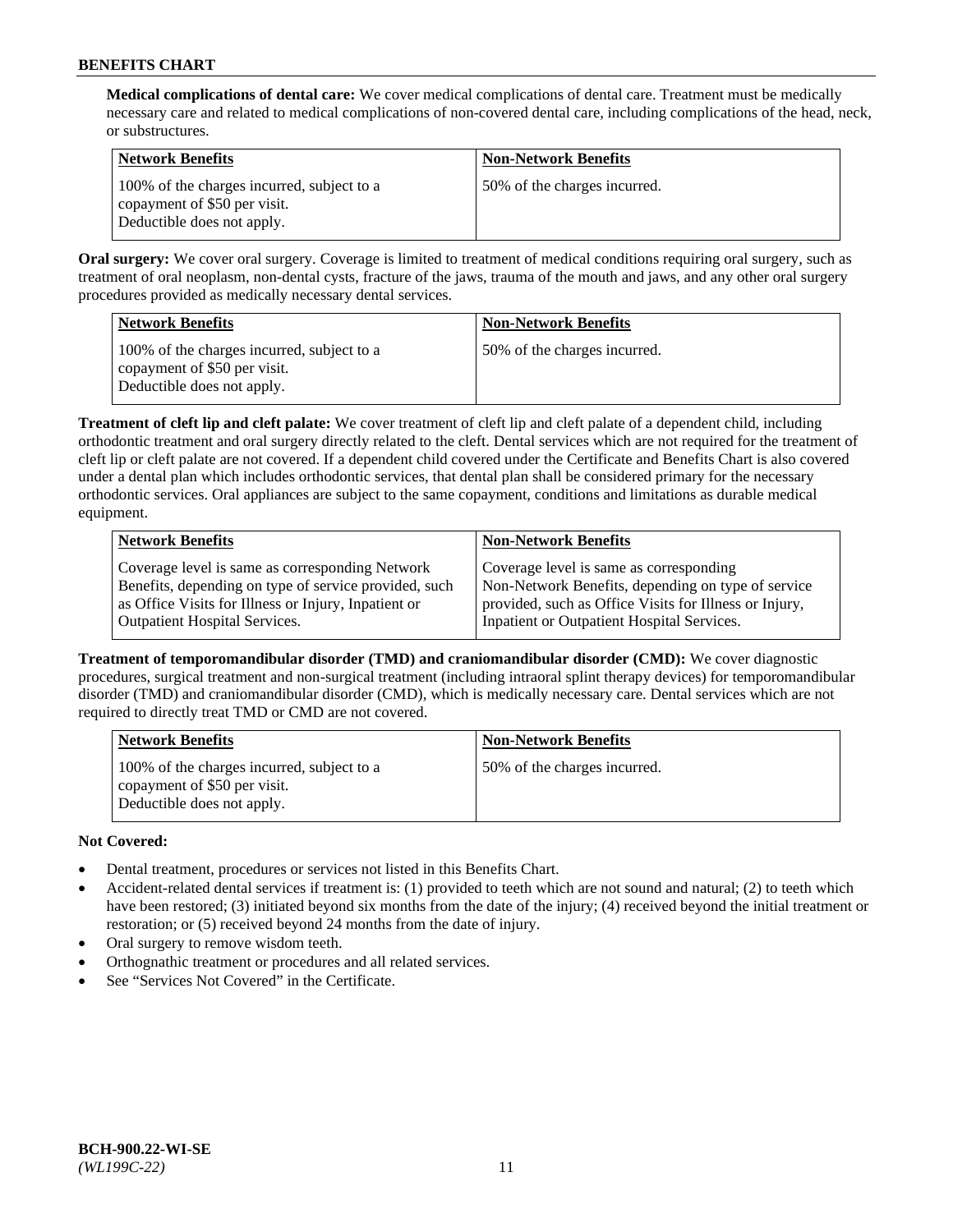## **DIABETES AND HYPERTENSION DISEASE MANAGEMENT PROGRAM**

### **Covered Services:**

If you meet criteria for coverage, you may qualify for the Diabetes and/or Hypertension Disease Management Program.

The program covers group health coaching which focuses on weight loss, exercise, behavior modification and health education through Omada Health.

| <b>Network Benefits</b>                                     | <b>Non-Network Benefits</b> |
|-------------------------------------------------------------|-----------------------------|
| 100% of the charges incurred.<br>Deductible does not apply. | Not applicable.             |

### **Not Covered:**

See "Services Not Covered" in the Certificate.

## **DIABETIC EQUIPMENT AND SUPPLIES**

## **Covered Services:**

We cover physician prescribed medically appropriate and necessary drugs and supplies used in the management and treatment of diabetes for Insureds with gestational, Type I or Type II diabetes including durable diabetic equipment and disposable supplies, as described below.

Certain items are only covered if your condition meets our coverage criteria and obtained through an authorized vendor. For more information on what we cover and any prior authorization requirements, call Member Services or log on to your "*my*HealthPartners" account at [healthpartners.com.](http://www.healthpartners.com/)

Insulin and medications for diabetes are covered as outpatient drugs under the "Prescription Drug Services" section.

**Pumps and pump supplies.** These include diabetic insulin pumps, diabetic infusion pumps and infusion pump supplies such as infusion sets, tubing, connectors and syringe reservoirs.

| <b>Network Benefits</b>                                                                     | <b>Non-Network Benefits</b>  |
|---------------------------------------------------------------------------------------------|------------------------------|
| Pumps received at a pharmacy:<br>70% of the charges incurred.<br>Deductible does not apply. | 50% of the charges incurred. |
| Pumps received from a non-pharmacy<br>approved vendor:<br>70% of the charges incurred.      |                              |

#### **All other durable equipment and diabetic supplies**

Durable Diabetic Equipment and Supplies. These include continuous glucose monitoring system (CGMS), transmitter, sensors and receivers, diabetic blood glucose monitors and control/calibrating solutions (for checking accuracy or testing equipment and test strips).

Disposable Diabetic Supplies. These are one-time use supplies, including syringes, lancets, lancet devices, blood and urine ketone test strips, and needles.

Certain diabetic supplies and equipment must be purchased at a pharmacy.

| <b>Network Benefits</b>                                                                                              | <b>Non-Network Benefits</b>  |  |
|----------------------------------------------------------------------------------------------------------------------|------------------------------|--|
| If received through a pharmacy:<br>70% of the charges incurred.<br>Deductible does not apply.                        | 50% of the charges incurred. |  |
| If received through a non-pharmacy provider:<br>70% of the charges incurred if purchased from an<br>approved vendor. |                              |  |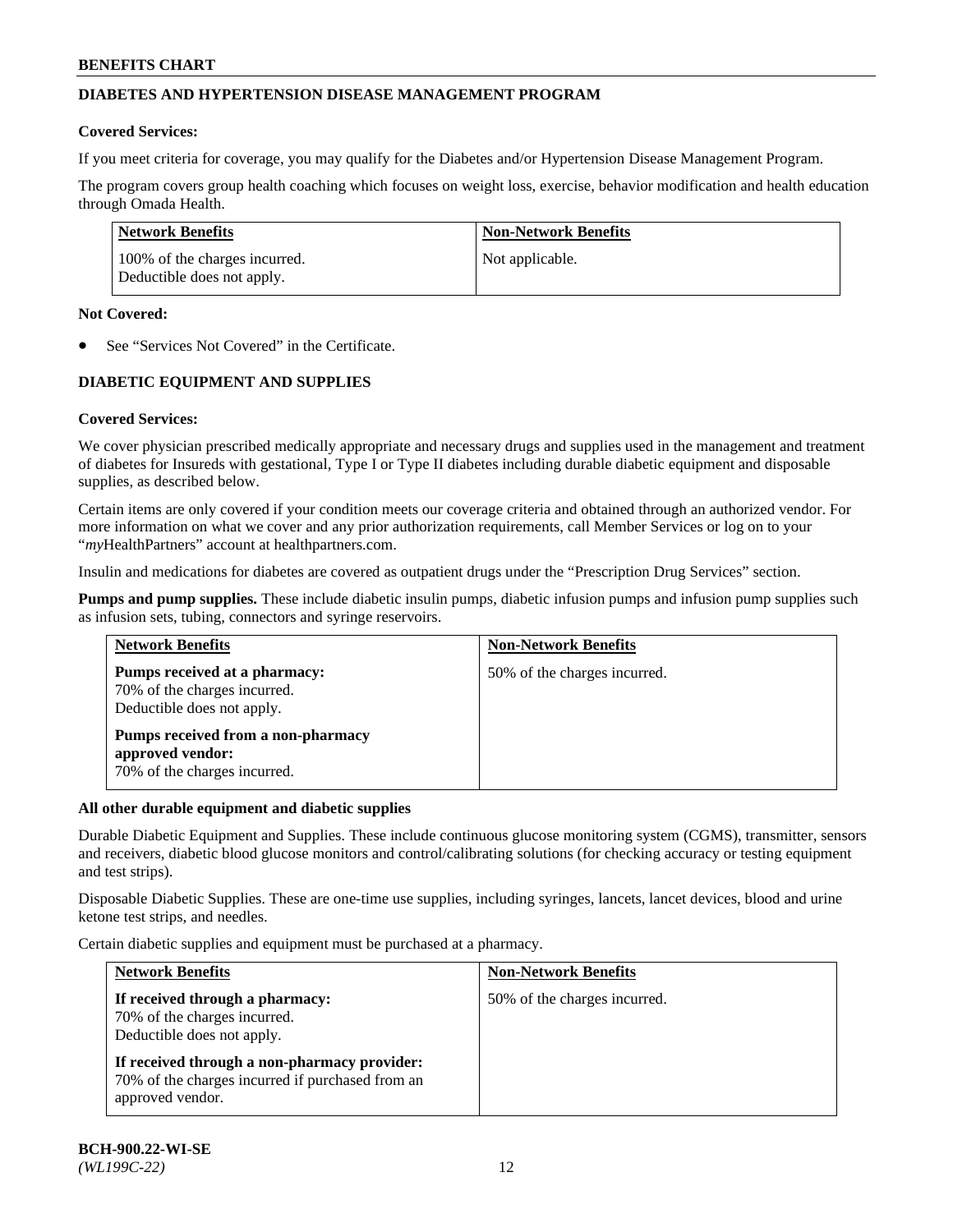### **Limitations:**

- No more than a 93-day supply of diabetic supplies are covered and dispensed at a time.
- We require that certain diabetic supplies and equipment be purchased at a pharmacy.
- Diabetic supplies and equipment are limited to certain models and brands.
- Durable medical equipment and supplies must be obtained from or repaired by approved vendors.
- Covered services and supplies are based on established medical policies which are subject to periodic review and modification by the medical directors. Our coverage policy for diabetic supplies includes information on our required models and brands. These medical policies (medical coverage criteria) are available by calling Member Services, or logging on to your "myHealthPartners" account at [healthpartners.com.](http://www.healthpartners.com/)

## **Not Covered:**

- Replacement or repair of any covered items, if the items are (i) damaged or destroyed by misuse, abuse or carelessness, (ii) lost; or (iii) stolen.
- Duplicate or similar items.
- Labor and related charges for repair of any covered items which are more than the cost of replacement by an approved vendor.
- Batteries for monitors and equipment.
- Sales tax, mailing, delivery charges, service call charges.
- See "Services Not Covered" in the Certificate.

## **DIAGNOSTIC IMAGING SERVICES**

### **Covered Services:**

We cover diagnostic imaging, when ordered by a provider and provided in a clinic or outpatient hospital facility.

For Network Benefits, non-emergent, scheduled outpatient Magnetic Resonance Imaging (MRI) and Computed Tomography (CT) must be provided at a designated facility. Your physician or facility will obtain or verify prior authorization for these services, as needed.

We cover services provided in a clinic or outpatient hospital facility. To see the benefit level for inpatient hospital or skilled nursing facility services, see benefits under "Inpatient Hospital and Skilled Nursing Facility Services".

## **Outpatient magnetic resonance imaging (MRI) and computed tomography (CT)**

| <b>Network Benefits</b>      | <b>Non-Network Benefits</b>  |
|------------------------------|------------------------------|
| 70% of the charges incurred. | 50% of the charges incurred. |

#### **All other outpatient diagnostic imaging services**

#### **Services for illness or injury**

| <b>Network Benefits</b>      | Non-Network Benefits         |
|------------------------------|------------------------------|
| 70% of the charges incurred. | 50% of the charges incurred. |

#### **Preventive services (MRI/CT procedures are not considered preventive)**

Diagnostic imaging services associated with preventive services are covered at the benefit level shown in the "Preventive Services" section of this Benefits Chart.

## **Not Covered:**

See "Services Not Covered" in the Certificate.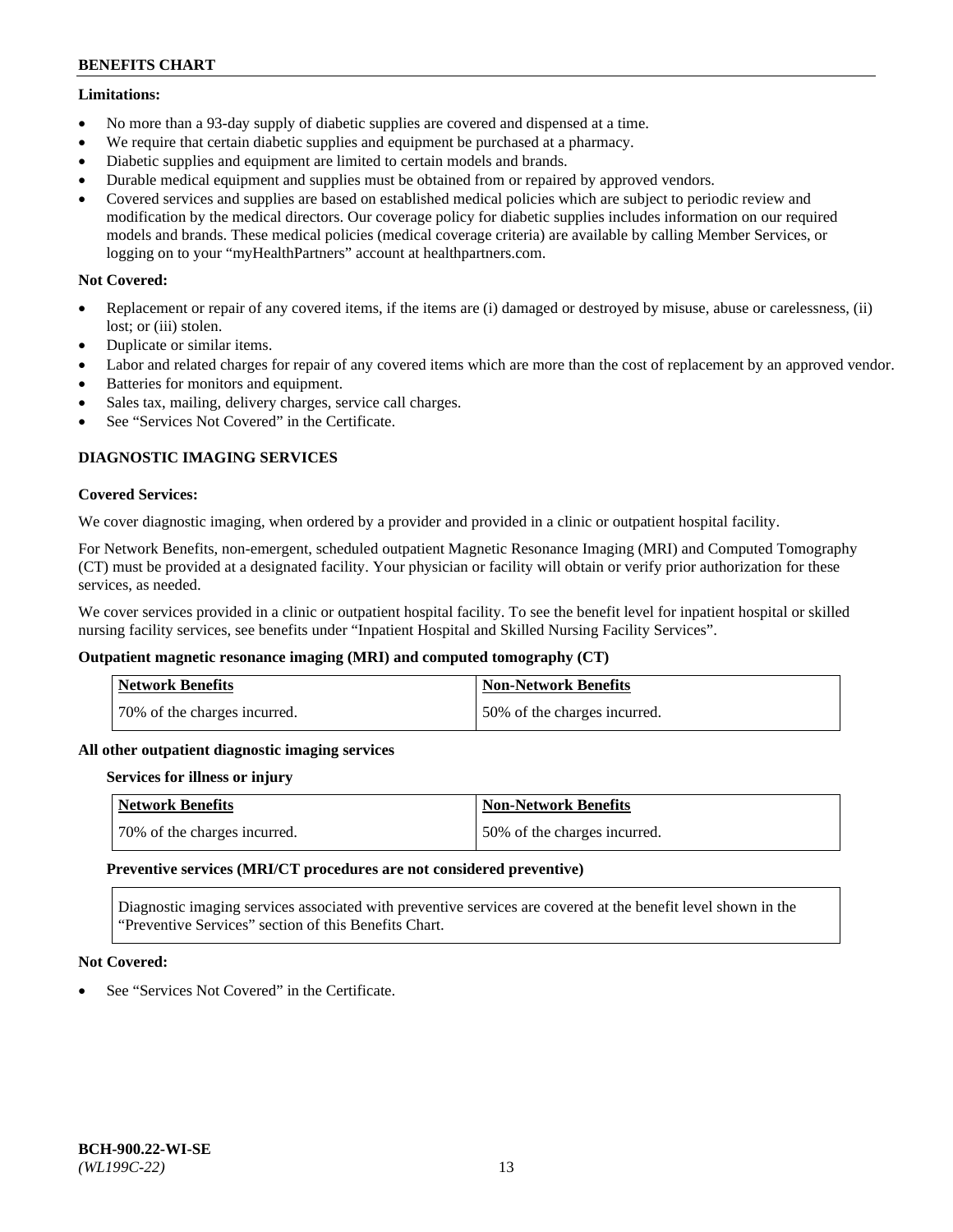# **DURABLE MEDICAL EQUIPMENT, PROSTHETICS, ORTHOTICS AND SUPPLIES**

### **Covered Services:**

We cover equipment and services, as described below.

We cover durable medical equipment and services, prosthetics, orthotics and supplies, subject to the limitations below, including certain disposable supplies and enteral feedings.

We cover external hearing aids, cochlear implants, and related treatment prescribed by a physician or by a licensed audiologist for Insureds under 18 years of age who have hearing loss.

We also cover basic hearing aids for Insureds age 18 or older for the correction of a hearing impairment.

Osseointegrated or bone-anchored hearing aids are only covered for Insureds who have hearing loss that is not correctable by any other procedure.

Hearing aids are limited to one basic, standard hearing aid for each ear every three years.

A basic hearing aid is defined as a hearing device that consists of a microphone, amplifier, volume control, battery and receiver, which is up to date using the latest technology. It does not include upgrades above and beyond the functionality of a basic hearing aid, including, but not limited to, hearing improvements for group settings, background noise, Bluetooth/remote control functionality, or extended warranties. Charges for upgrades above the cost of a basic, standard hearing aid are not covered.

Diabetic equipment and supplies are covered under the "Diabetic Equipment and Supplies" section.

### **Special dietary treatment for phenylketonuria (PKU) if it meets our medical coverage criteria**

| <b>Network Benefits</b>                                    | <b>Non-Network Benefits</b>  |
|------------------------------------------------------------|------------------------------|
| 70% of the charges incurred.<br>Deductible does not apply. | 50% of the charges incurred. |

### **Oral amino acid based elemental formula if it meets our medical coverage criteria**

| Network Benefits             | <b>Non-Network Benefits</b>  |
|------------------------------|------------------------------|
| 70% of the charges incurred. | 50% of the charges incurred. |

#### **All other durable medical equipment, prosthetics, orthotics and supplies**

| <b>Network Benefits</b>      | <b>Non-Network Benefits</b>  |
|------------------------------|------------------------------|
| 70% of the charges incurred. | 50% of the charges incurred. |

## **Limitations:**

Coverage of durable medical equipment is limited by the following:

- Payment will not exceed the cost of an alternate piece of equipment or service that is effective and medically necessary.
- For prosthetic benefits, other than oral appliances for cleft lip and cleft palate, payment will not exceed the cost of an alternate piece of equipment or service that is effective, medically necessary and enables Insureds to conduct standard activities of daily living.
- We reserve the right to determine if an item will be approved for rental vs. purchase.
- Durable medical equipment and supplies must be obtained from or repaired by approved vendors.
- Covered services and supplies are based on established medical policies which are subject to periodic review and modification by the medical or dental directors. Our medical policy for diabetic supplies includes information on our required models and brands. These medical policies (medical coverage criteria) are available by calling Member Services, or logging on to your "*my*HealthPartners" account a[t healthpartners.com.](http://www.healthpartners.com/)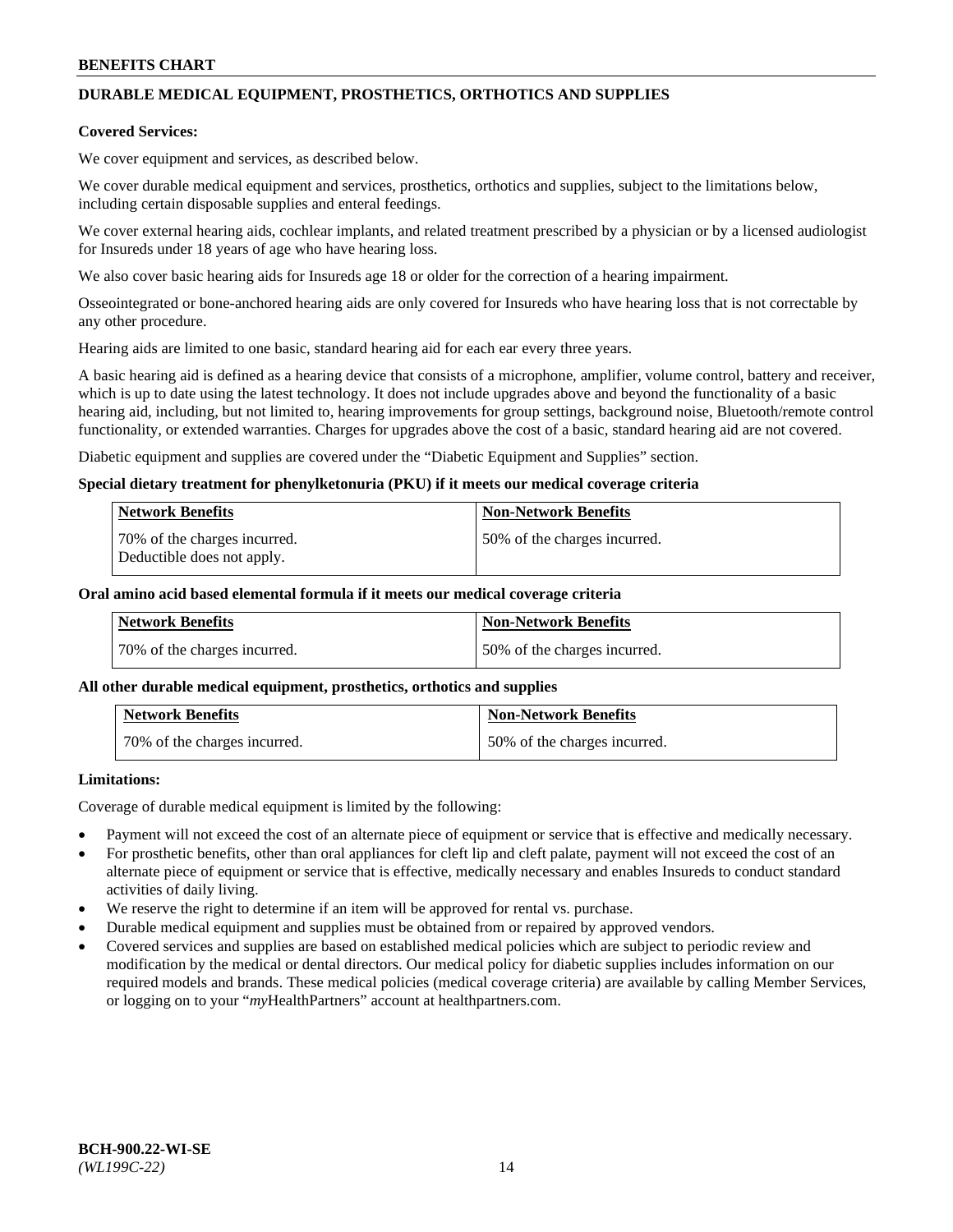## **Not Covered:**

Items which are not eligible for coverage include, but are not limited to:

- Replacement or repair of any covered items, if the items are (i) damaged or destroyed by misuse, abuse or carelessness, (ii) lost; or (iii) stolen.
- Duplicate or similar items.
- Labor and related charges for repair of any covered items which are more than the cost of replacement by an approved vendor.
- Sales tax, mailing, delivery charges, service call charges.
- Items which are primarily educational in nature or for hygiene, vocation, comfort, convenience or recreation.
- Communication aids or devices: equipment to create, replace or augment communication abilities including, but not limited to, speech processors, receivers, communication boards, or computer or electronic assisted communication.
- Implantable and osseointegrated or bone-anchored hearing aids and their fitting, except as specifically described in this Benefits Chart. This exclusion does not apply to cochlear implants.
- Eyeglasses, contact lenses and their fitting, measurement and adjustment, except as specifically described in this Benefits Chart.
- Hair prostheses (wigs).
- Household equipment which primarily has customary uses other than medical, such as, but not limited to, exercise cycles, air purifiers, central or unit air conditioners, water purifiers, non-allergenic pillows, mattresses or waterbeds.
- Household fixtures including, but not limited to, escalators or elevators, ramps, swimming pools and saunas.
- Modifications to the structure of the home including, but not limited to, wiring, plumbing or charges for installation of equipment.
- Vehicle, car or van modifications including, but not limited to, hand brakes, hydraulic lifts and car carrier.
- Rental equipment while owned equipment is being repaired by non-contracted vendors, beyond one month rental of medically necessary equipment.
- Other equipment and supplies, including but not limited to assistive devices, that we determine are not eligible for coverage.
- See "Services Not Covered" in the Certificate.

## **EMERGENCY AND URGENTLY NEEDED CARE SERVICES**

#### **Covered Services:**

We cover services for emergency care and urgently needed care if the services are otherwise eligible for coverage under the Certificate.

**Urgently needed care.** These are services to treat an unforeseen illness or injury that:

- are required in order to prevent a serious deterioration in your health; and
- cannot be delayed until the next available clinic or office hours.

| <b>Network Benefits</b>                                                                                  | <b>Non-Network Benefits</b> |
|----------------------------------------------------------------------------------------------------------|-----------------------------|
| 100% of the charges incurred, subject to a<br>copayment of \$50 per visit.<br>Deductible does not apply. | See Network Benefits.       |

**Emergency care.** These are services to treat:

- the sudden, unexpected onset of illness or injury which, if left untreated or unattended until the next available clinic or office hours, would result in hospitalization; or
- a condition requiring professional health services immediately necessary to preserve life or stabilize health.

Emergency care includes emergency services as defined in Division BB, Title I, Section 102 of the Consolidated Appropriations Act of 2021.

When reviewing claims for coverage of emergency services, our medical director will take into consideration a reasonable layperson's belief that the circumstances required immediate medical care that could not wait until the next working day or next available clinic appointment.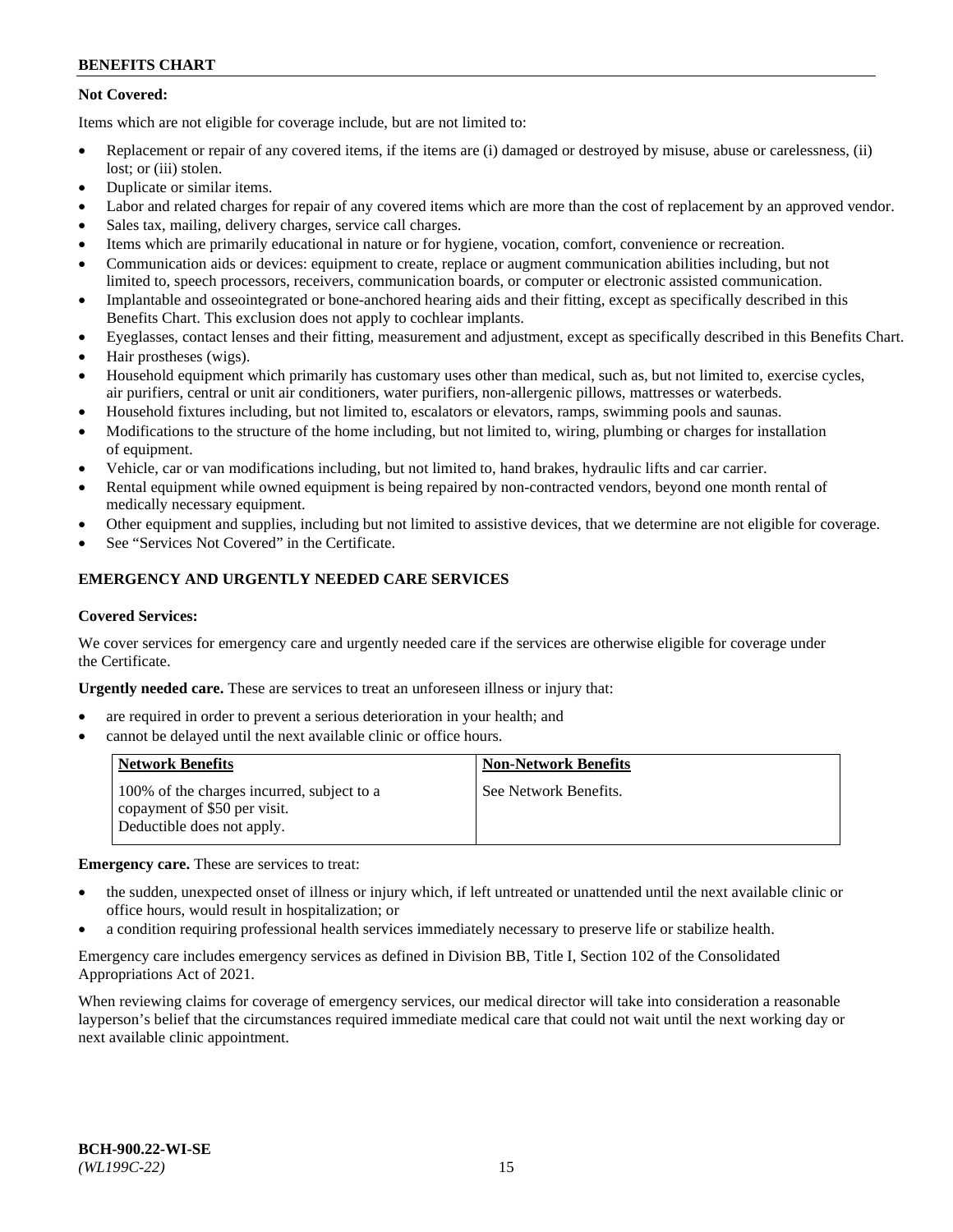### **Emergency care in a hospital emergency room, including professional services of a physician**

| <b>Network Benefits</b>      | <b>Non-Network Benefits</b> |
|------------------------------|-----------------------------|
| 70% of the charges incurred. | See Network Benefits.       |

#### **Inpatient emergency care in a hospital**

| <b>Network Benefits</b>      | <b>Non-Network Benefits</b> |
|------------------------------|-----------------------------|
| 70% of the charges incurred. | See Network Benefits.       |

### **Not Covered:**

• See "Services Not Covered" in the Certificate.

## **GENE THERAPY**

## **Covered Services:**

We cover gene therapy treatment if it meets our medical coverage criteria.

| <b>Network Benefits</b>                                                                                                                                                                                 | <b>Non-Network Benefits</b> |
|---------------------------------------------------------------------------------------------------------------------------------------------------------------------------------------------------------|-----------------------------|
| Coverage level is same as corresponding Network<br>Benefits, depending on type of service provided such as<br>Office Visits for Illness or Injury, Inpatient or<br><b>Outpatient Hospital Services.</b> | No coverage.                |

### **Limitations:**

- Gene therapy must be provided by a designated provider.
- Specific types of gene therapy are limited to therapies and conditions specified in our medical coverage criteria.

## **Not Covered:**

• See "Services Not Covered" in the Certificate.

## **HEALTH EDUCATION**

## **Covered Services:**

We cover education for preventive services and education for the management of chronic health problems (such as diabetes).

| <b>Network Benefits</b>                                     | <b>Non-Network Benefits</b>  |
|-------------------------------------------------------------|------------------------------|
| 100% of the charges incurred.<br>Deductible does not apply. | 50% of the charges incurred. |

#### **Not Covered:**

• See "Services Not Covered" in the Certificate.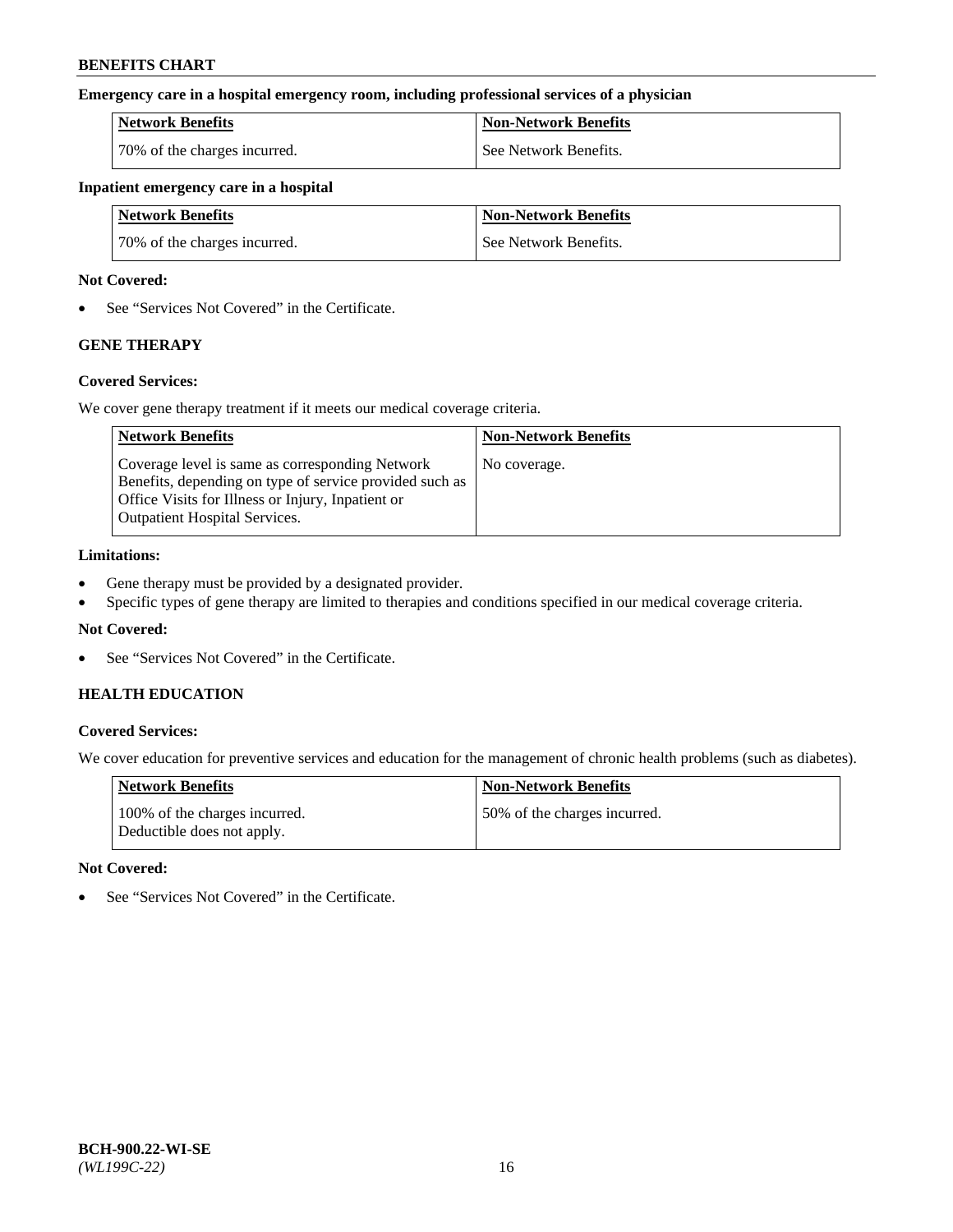## **HOME-BASED COMPREHENSIVE HEALTH RISK ASSESSMENT**

#### **Covered Services:**

If you meet our criteria for coverage, you may qualify for our home-based comprehensive health risk assessment program. The program covers a health assessment with a designated nurse practitioner.

| Network Benefits                                            | <b>Non-Network Benefits</b> |
|-------------------------------------------------------------|-----------------------------|
| 100% of the charges incurred.<br>Deductible does not apply. | No coverage.                |

### **Not Covered:**

See "Services Not Covered" in the Certificate.

## **HOME HEALTH SERVICES**

### **Covered Services:**

We cover skilled nursing services, physical therapy, occupational therapy, speech therapy, respiratory therapy and other therapeutic services, non-routine prenatal and postnatal services, routine postnatal well child visits as described in our medical coverage criteria, phototherapy services for newborns, home health aide services and other eligible home health services when provided in your home, if you are homebound (i.e., unable to leave home without considerable effort due to a medical condition). Lack of transportation does not constitute homebound status. For phototherapy services for newborns and high risk prenatal services, supplies and equipment are included.

We cover total parenteral nutrition/intravenous ("TPN/IV") therapy, equipment, supplies and drugs in connection with IV therapy. IV line care kits are covered under Durable Medical Equipment.

We cover palliative care benefits. Palliative care includes symptom management, education and establishing goals of care. We waive the requirement that you be homebound for a limited number of home visits for palliative care (as shown in this Benefits Chart), if you have a life-threatening, non-curable condition which has a prognosis of survival of two years or less. Additional palliative care visits are eligible under the home health services benefit if you are homebound and meet all other requirements defined in this section.

You do not need to be homebound to receive total parenteral nutrition/intravenous ("TPN/IV") therapy.

Home health services are eligible and covered only when:

- medically necessary; and
- provided as rehabilitative care, terminal care or maternity care; and
- ordered by a physician, and included in the written home care plan.

### **Physical therapy, occupational therapy, speech therapy, respiratory therapy, home health aide services and palliative care**

#### **Primary Care Providers**

| <b>Network Benefits</b>                                                                                  | <b>Non-Network Benefits</b>   |
|----------------------------------------------------------------------------------------------------------|-------------------------------|
| 100% of the charges incurred, subject to a<br>copayment of \$30 per visit.<br>Deductible does not apply. | 150% of the charges incurred. |

#### **Specialty Care Providers**

| <b>Network Benefits</b>                                                                                  | <b>Non-Network Benefits</b>  |
|----------------------------------------------------------------------------------------------------------|------------------------------|
| 100% of the charges incurred, subject to a<br>copayment of \$50 per visit.<br>Deductible does not apply. | 50% of the charges incurred. |

If more than one home health visit occurs in a day, a separate copayment applies to each. For example, if an occupational therapist and a physical therapist visit an Insured in the same day, a separate copayment will be charged for each visit.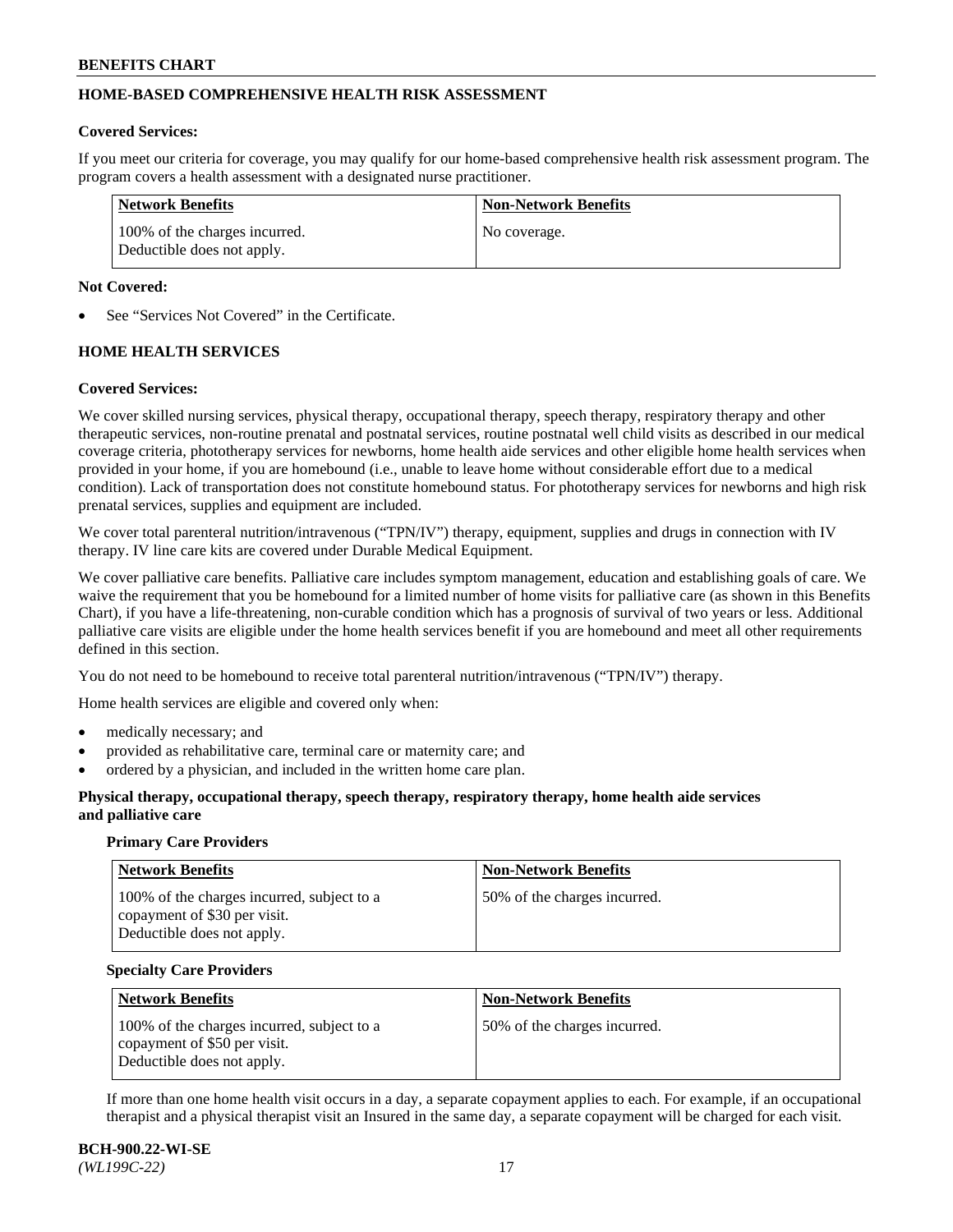## **TPN/IV therapy, skilled nursing services, non-routine prenatal/postnatal services, and phototherapy**

| <b>Network Benefits</b>                                     | <b>Non-Network Benefits</b>  |
|-------------------------------------------------------------|------------------------------|
| 100% of the charges incurred.<br>Deductible does not apply. | 50% of the charges incurred. |

Each 24-hour visit (or shifts up to 24-hour visits) equals one visit and counts toward the Maximum visits for all other services shown below. Any visit that lasts less than 24 hours regardless of the length of the visit, will count as one visit toward the Maximum visits for all other services shown below. All visits must be medically necessary and benefit eligible.

### **Routine postnatal well child visit**

| <b>Network Benefits</b>                                     | Non-Network Benefits         |
|-------------------------------------------------------------|------------------------------|
| 100% of the charges incurred.<br>Deductible does not apply. | 50% of the charges incurred. |

### **Maximum visits for palliative care**

If you are eligible to receive palliative care in the home and you are not homebound, there is a maximum of 12 visits per calendar year.

## **Maximum visits for all services other than palliative care**

| Network Benefits               | <b>Non-Network Benefits</b>  |
|--------------------------------|------------------------------|
| 1.60 visits per calendar year. | 30 visits per calendar year. |

Each visit provided under the Network Benefits and Non-Network Benefits counts toward the maximums shown under both Maximum visits sections. The routine postnatal well child visits do not count toward the visit limit.

### **Limitations:**

- Home health services are not provided as a substitute for a primary caregiver in the home or as relief (respite) for a primary caregiver in the home. We will not reimburse family members or residents in your home for the above services.
- A service shall not be considered a skilled nursing service merely because it is performed by, or under the direct supervision of, a licensed nurse. Where a service (such as tracheotomy suctioning or ventilator monitoring) or like services, can be safely and effectively performed by a non-medical person (or self-administered), without the direct supervision of a licensed nurse, the service shall not be regarded as a skilled nursing service, whether or not a skilled nurse actually provides the service. The unavailability of a competent person to provide a non-skilled service shall not make it a skilled service when a skilled nurse provides it. Only the skilled nursing component of so-called "blended" services (i.e. services which include skilled and non-skilled components) are covered under this Benefits Chart.

- Financial or legal counseling services.
- Housekeeping or meal services in your home.
- Private duty nursing services.
- Services provided by a family member or enrollee, or a resident in the enrollee's home.
- Vocational rehabilitation and recreational or educational therapy. Recreation therapy is therapy provided solely for the purpose of recreation, including, but not limited to: (a) requests for physical therapy or occupational therapy to improve athletic ability, and (b) braces or guards to prevent sports injuries.
- See "Services Not Covered" in the Certificate.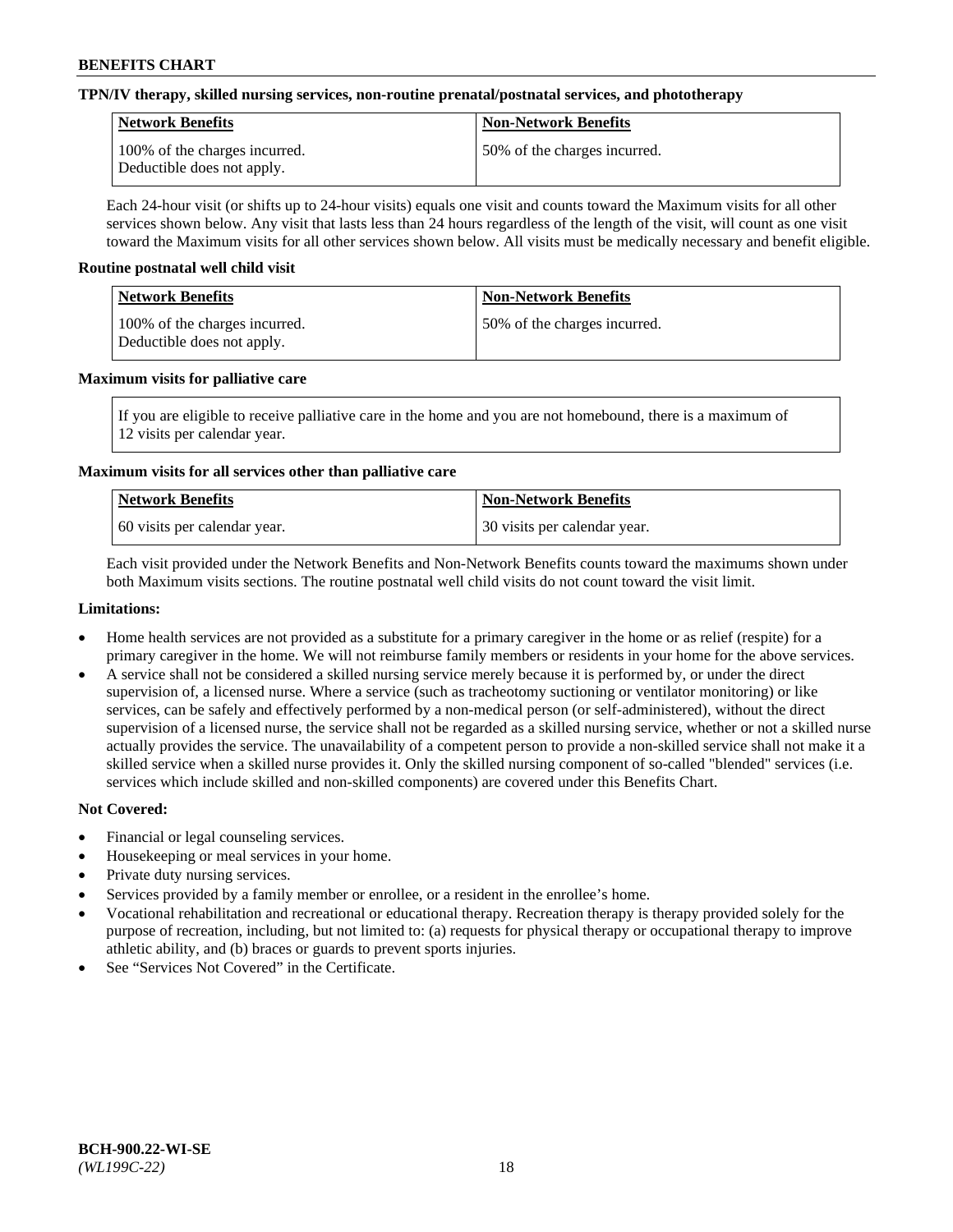## **HOME HOSPICE SERVICES**

### **Applicable Definitions:**

**Part-time.** This is up to two hours of service per day, more than two hours is considered continuous care.

**Continuous Care.** This is from two to twelve hours of service per day provided by a registered nurse, licensed practical nurse, or home health aide, during a period of crisis in order to maintain a terminally ill patient at home.

**Appropriate Facility.** This is a nursing home, hospice residence, or other inpatient facility.

**Custodial Care Related to Hospice Services.** This means providing assistance in the activities of daily living and the care needed by a terminally ill patient which can be provided by primary caregiver (i.e., family member or friend) who is responsible for the patient's home care.

## **Covered Services:**

**Home hospice program.** We cover the services described below if you are terminally ill and accepted as a home hospice program participant. You must meet the eligibility requirements of the program, and elect to receive services through the home hospice program. The services will be provided in your home, with inpatient care available when medically necessary as described below. If you elect to receive hospice services, you do so in lieu of curative treatment for your terminal illness for the period you are enrolled in the home hospice program.

**Eligibility:** In order to be eligible to be enrolled in the home hospice program, you must: (1) be a terminally ill patient (prognosis of six months or less); (2) have chosen a palliative treatment focus (i.e., emphasizing comfort and supportive services rather than treatment attempting to cure the disease or condition); and (3) continue to meet the terminally ill prognosis as reviewed by our medical director or his or her designee over the course of care. You may withdraw from the home hospice program at any time.

**Eligible services:** Hospice services include the following services provided in accordance with an approved hospice treatment plan.

- Home health services:
	- o Part-time care provided in your home by an interdisciplinary hospice team (which may include a physician, nurse, social worker, and spiritual counselor) and medically necessary home health services are covered.
	- o One or more periods of continuous care in your home or in a setting which provides day care for pain or symptom management, when medically necessary, will be covered.
	- Inpatient services: We cover medically necessary inpatient services.
- Other services:
	- Respite care is covered for care in your home or in an appropriate facility, to give your primary caregivers (i.e., family members or friends) rest and/or relief when necessary in order to maintain a terminally ill patient at home.
	- o Medically necessary medications for pain and symptom management.
	- o Semi-electric hospital beds and other durable medical equipment are covered.
	- o Emergency and non-emergency care is covered.

| Network Benefits                                            | <b>Non-Network Benefits</b>  |
|-------------------------------------------------------------|------------------------------|
| 100% of the charges incurred.<br>Deductible does not apply. | 50% of the charges incurred. |

Respite care is limited to 5 days per episode, and respite care and continuous care combined are limited to 30 days.

- Financial or legal counseling services.
- Housekeeping or meal services in your home.
- Custodial or maintenance care related to hospice services, whether provided in the home or in a nursing home.
- Any service not specifically described as covered services under this home hospice services benefits.
- Any services provided by members of your family or residents in your home.
- See "Services Not Covered" in the Certificate.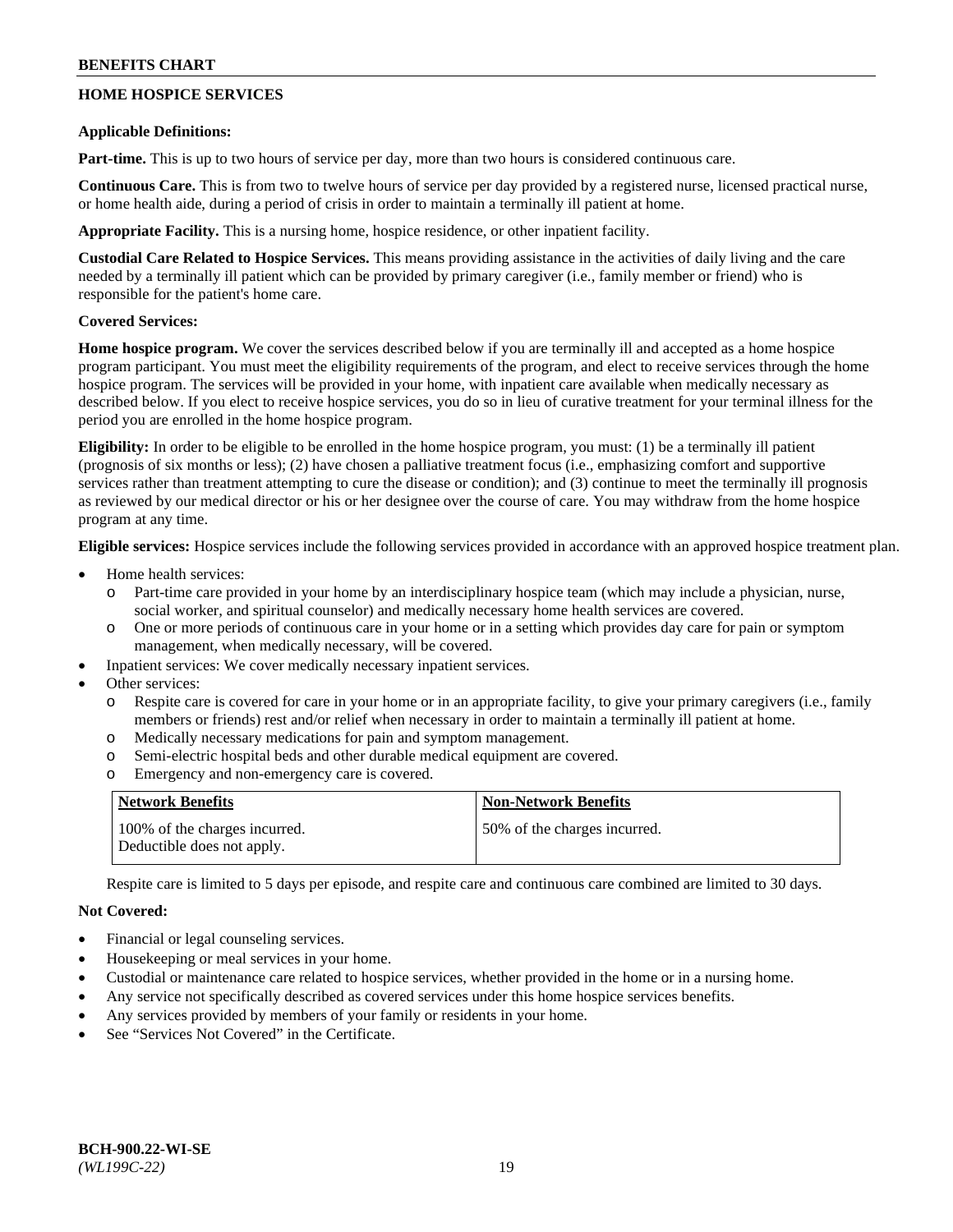## **HOSPITAL AND SKILLED NURSING FACILITY SERVICES**

#### **Covered Services:**

We cover services as described below.

### **Medical or surgical hospital services**

**Inpatient hospital services:** We cover the following medical or surgical services, for the treatment of acute illness or injury, which require the level of care only provided in an acute care facility. These services must be authorized by a physician.

Inpatient hospital services include: room and board; the use of operating or maternity delivery rooms; intensive care facilities; newborn nursery facilities; general nursing care, anesthesia, laboratory and diagnostic imaging services, radiation therapy, physical therapy, prescription drugs or other medications administered during treatment, blood and blood products (unless replaced), and blood derivatives, and other diagnostic or treatment related hospital services; physician and other professional medical and surgical services provided while in the hospital, including gender confirmation surgery that meets medical coverage criteria.

We cover, following a vaginal delivery, a minimum of 48 hours of inpatient care for the mother and newborn child. We cover, following a caesarean section delivery, a minimum of 96 hours of inpatient care for the mother and newborn child.

Group health plans and health insurance issuers generally may not, under Federal law, restrict benefits for any hospital length of stay in connection with childbirth for the mother of newborn child to less than 48 hours following a vaginal delivery, or less than 96 hours following a caesarean section. However, Federal law generally does not prohibit the mother's or newborn's attending provider, after consulting with the mother, from discharging the mother or her newborn earlier than 48 hours (or 96 hours as applicable). In any case plans and issuers may not, under Federal law, require that a provider obtain authorization from the plan or the insurance issuer for prescribing a length of stay not in excess of 48 hours (or 96 hours).

| Network Benefits             | Non-Network Benefits         |
|------------------------------|------------------------------|
| 70% of the charges incurred. | 50% of the charges incurred. |

Each Insured's admission or confinement, including that of a newborn child, is separate and distinct from the admission or confinement of any other Insured.

**Outpatient hospital, ambulatory care or surgical facility services:** We cover the following medical and surgical services, for diagnosis or treatment of illness or injury on an outpatient basis. These services must be authorized by a physician.

Outpatient services include: use of operating rooms, maternity delivery rooms or other outpatient departments, rooms or facilities; and the following outpatient services: general nursing care, anesthesia, laboratory and diagnostic imaging services, radiation therapy, physical therapy, drugs administered during treatment, blood and blood products (unless replaced), and blood derivatives, and other diagnostic or treatment related outpatient services; physician and other professional medical and surgical services provided while an outpatient, including colonoscopies (starting at age 50, or under age 50 for people at high risk of colorectal cancer), and gender confirmation surgery that meets medical coverage criteria.

For Network Benefits, non-emergent, scheduled outpatient Magnetic Resonance Imaging (MRI) and Computed Tomography (CT) must be provided at a designated facility. Your physician or facility will obtain or verify prior authorization for these services, as needed.

To see the benefit level for diagnostic imaging services, laboratory services and physical therapy, see benefits under Diagnostic Imaging Services, Laboratory Services and Physical Therapy in this Benefits Chart.

| <b>Network Benefits</b>      | <b>Non-Network Benefits</b>   |
|------------------------------|-------------------------------|
| 70% of the charges incurred. | 150% of the charges incurred. |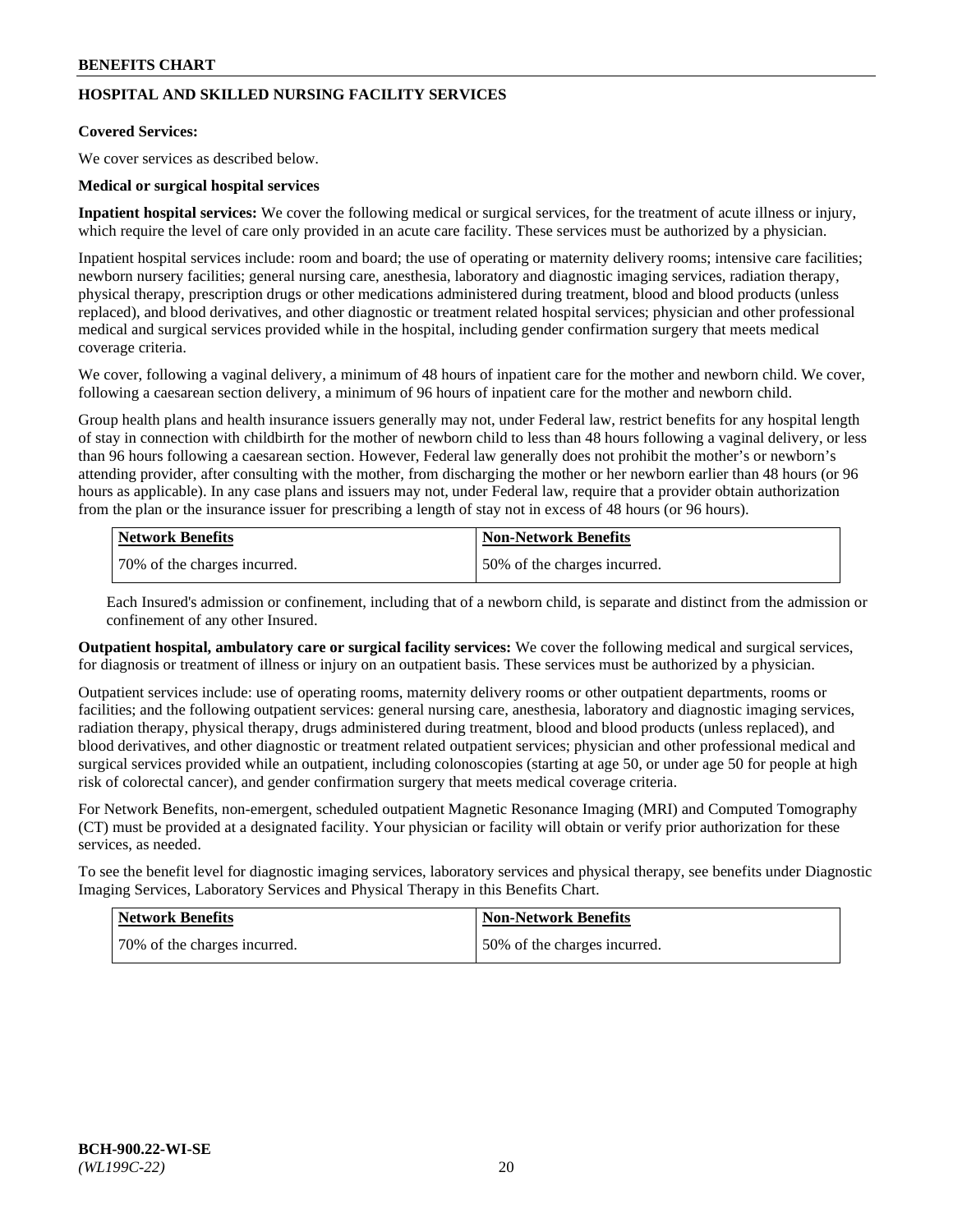## **Skilled nursing facility care:**

We cover room and board, daily skilled nursing and related ancillary services for post-acute treatment and rehabilitative care of illness or injury that meets medical coverage criteria. Rehabilitation services are limited to services where significant measurable progress is expected to occur within a reasonable period of time.

| Network Benefits                             | <b>Non-Network Benefits</b>                  |
|----------------------------------------------|----------------------------------------------|
| 170% of the charges incurred.                | 50% of the charges incurred.                 |
| Limited to a 30-day maximum per confinement. | Limited to a 30-day maximum per confinement. |

Each day of services provided under the Network Benefits and Non-Network Benefits, combined, applies toward the maximum shown above.

### **Not Covered:**

- Services for items for personal convenience, such as television rental, are not covered.
- See "Services Not Covered" in the Certificate.

### **INFERTILITY DIAGNOSIS**

#### **Covered Services:**

We cover the diagnosis of infertility. These services include diagnostic procedures and tests provided in connection with an infertility evaluation, office visits and consultations to diagnose infertility.

| <b>Network Benefits</b>                                    | <b>Non-Network Benefits</b>  |
|------------------------------------------------------------|------------------------------|
| 70% of the charges incurred.<br>Deductible does not apply. | 50% of the charges incurred. |

Coverage is limited to office visits and consultations to diagnose infertility. Treatment is not covered.

## **Not Covered:**

- Infertility/fertility treatment, including, but not limited to, office visits, laboratory services, diagnostic imaging services and fertility drugs; reversal of sterilization; and sperm, ova or embryo acquisition, retrieval or storage; however, we cover office visits and consultations to diagnose infertility.
- Services related to the establishment of surrogate pregnancy and fees for a surrogate. However, pregnancy and maternity services are covered for an Insured under this Benefits Chart, including a surrogate pregnancy.
- See "Services Not Covered" in the Certificate.

## **LABORATORY SERVICES**

#### **Covered Services:**

We cover laboratory tests when ordered by a provider and provided in a clinic or outpatient hospital facility. This includes blood tests to detect lead exposure in children between the ages of 6 months and 72 months.

To see the benefit level for inpatient hospital or skilled nursing facility services, see benefits under "Inpatient Hospital and Skilled Nursing Facility Services" in this Benefits Chart.

#### **Prostate-specific antigen (PSA) testing**

| Network Benefits                                            | <b>Non-Network Benefits</b>  |
|-------------------------------------------------------------|------------------------------|
| 100% of the charges incurred.<br>Deductible does not apply. | 50% of the charges incurred. |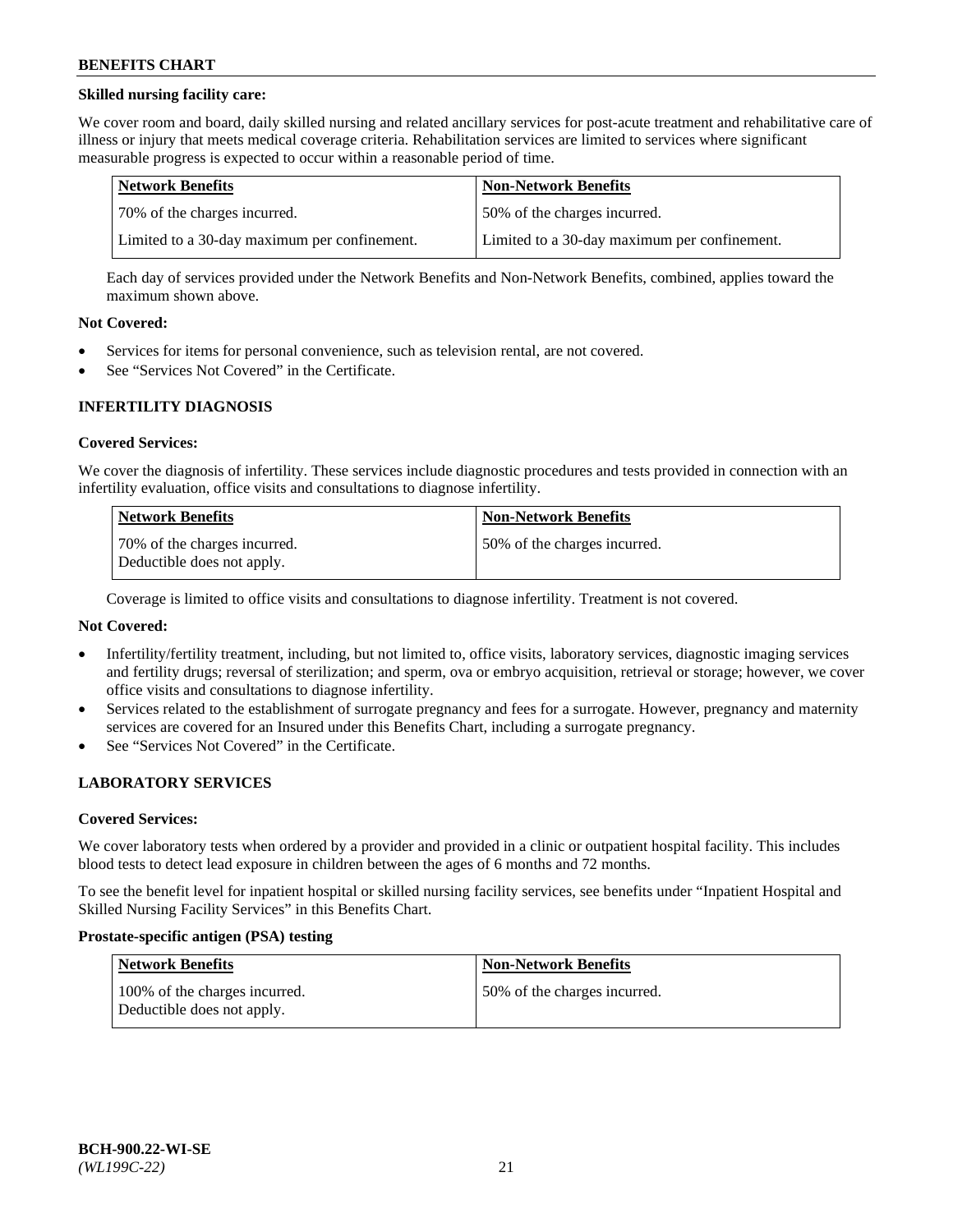### **All other laboratory services**

#### **Services for illness or injury**

| <b>Network Benefits</b>                                     | <b>Non-Network Benefits</b>  |
|-------------------------------------------------------------|------------------------------|
| 100% of the charges incurred.<br>Deductible does not apply. | 50% of the charges incurred. |

## **Preventive services**

Laboratory services associated with preventive services are covered at the benefit level shown in the "Preventive Services" section of this Benefits Chart.

### **Not Covered:**

See "Services Not Covered" in the Certificate.

## **MASTECTOMY RECONSTRUCTION BENEFIT**

### **Covered Services:**

We cover reconstruction of the breast on which the mastectomy has been performed; surgery and reconstruction of the other breast to produce symmetrical appearance, and prostheses and physical complications of all stages of mastectomy, including lymphedemas.

| <b>Network Benefits</b>                               | <b>Non-Network Benefits</b>                           |
|-------------------------------------------------------|-------------------------------------------------------|
| Coverage level is same as corresponding Network       | Coverage level is same as corresponding Non-Network   |
| Benefits, depending on type of service provided, such | Benefits, depending on type of service provided, such |
| as Office Visits for Illness or Injury, Inpatient or  | as Office Visits for Illness or Injury, Inpatient or  |
| <b>Outpatient Hospital Services.</b>                  | Outpatient Hospital Services.                         |

#### **Not Covered:**

See "Services Not Covered" in the Certificate.

## **MEDICATION THERAPY DISEASE MANAGEMENT PROGRAM**

## **Covered Services:**

If you meet our criteria for coverage, you may qualify for our Medication Therapy Disease Management Program.

The program covers consultations with a designated Network pharmacist.

Covered services are based on established medical policies, which are subject to periodic review and modification by the medical directors. These medical policies (medical coverage criteria) are available by calling Member Services, or logging on to your "*my*HealthPartners" account at [healthpartners.com.](http://www.healthpartners.com/)

| Network Benefits                                            | <b>Non-Network Benefits</b> |
|-------------------------------------------------------------|-----------------------------|
| 100% of the charges incurred.<br>Deductible does not apply. | No coverage.                |

## **Not Covered:**

See "Services Not Covered" in the Certificate.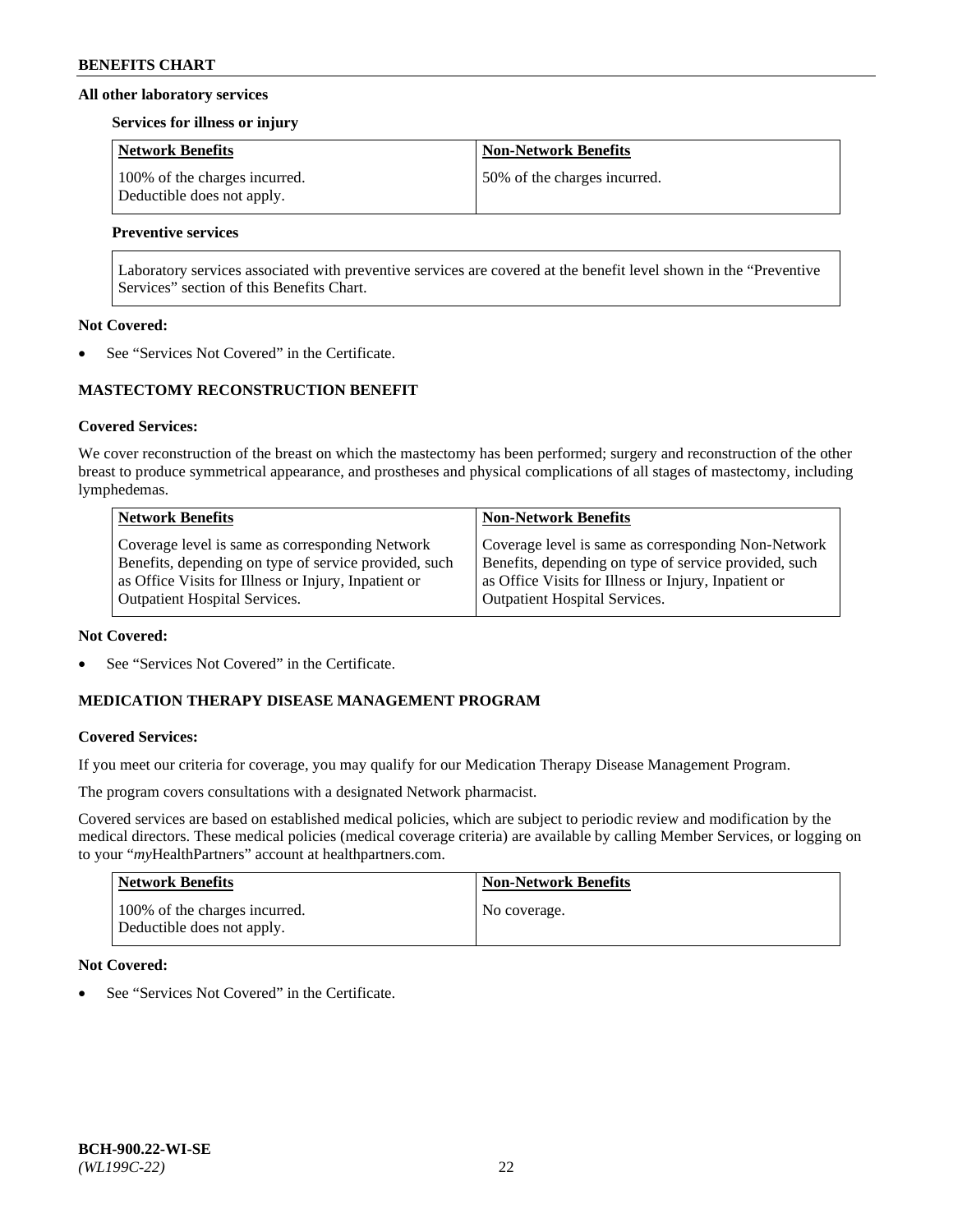# **OFFICE VISITS FOR ILLNESS OR INJURY**

## **Covered Services:**

We cover the following when medically necessary: professional medical and surgical services and related supplies, including biofeedback, of physicians and other health care providers; blood and blood products (unless replaced) and blood derivatives.

We cover diagnosis and treatment of illness or injury to the eyes. Where contact or eye glass lenses are prescribed as medically necessary for the post-operative treatment of cataracts or for the treatment of aphakia, acute or chronic corneal pathology, or keratoconus, we cover the initial evaluation, lenses and fitting. Insureds must pay for lens replacement beyond the initial pair.

Services received via video, E-visit or telephone are covered under the "Telehealth/Telemedicine Services" section.

### **Office visits**

## **Primary Care Providers**

| <b>Network Benefits</b>                                                                                  | <b>Non-Network Benefits</b>  |
|----------------------------------------------------------------------------------------------------------|------------------------------|
| 100% of the charges incurred, subject to a<br>copayment of \$30 per visit.<br>Deductible does not apply. | 50% of the charges incurred. |

## **Specialty Care Providers**

| Network Benefits                                                                                         | <b>Non-Network Benefits</b>  |
|----------------------------------------------------------------------------------------------------------|------------------------------|
| 100% of the charges incurred, subject to a<br>copayment of \$50 per visit.<br>Deductible does not apply. | 50% of the charges incurred. |

### **Convenience clinics**

| <b>Network Benefits</b>                                                                                  | <b>Non-Network Benefits</b>  |
|----------------------------------------------------------------------------------------------------------|------------------------------|
| 100% of the charges incurred, subject to a<br>copayment of \$15 per visit.<br>Deductible does not apply. | 50% of the charges incurred. |

## **Injections administered in a physician's office, other than immunizations**

#### **Allergy injections**

| <b>Network Benefits</b>                                                                                           | <b>Non-Network Benefits</b>  |
|-------------------------------------------------------------------------------------------------------------------|------------------------------|
| 100% of the charges incurred, subject to a<br>copayment of \$2 per date of service.<br>Deductible does not apply. | 50% of the charges incurred. |

#### **All other injections**

| Network Benefits                                                                                                  | <b>Non-Network Benefits</b>  |
|-------------------------------------------------------------------------------------------------------------------|------------------------------|
| 100% of the charges incurred, subject to a<br>copayment of \$2 per date of service.<br>Deductible does not apply. | 50% of the charges incurred. |

- Court ordered treatment, except as described in this Benefits Chart. Any resulting court ordered treatment for mental health services will be subject to the Certificate's requirement for medical necessity.
- See "Services Not Covered" in the Certificate.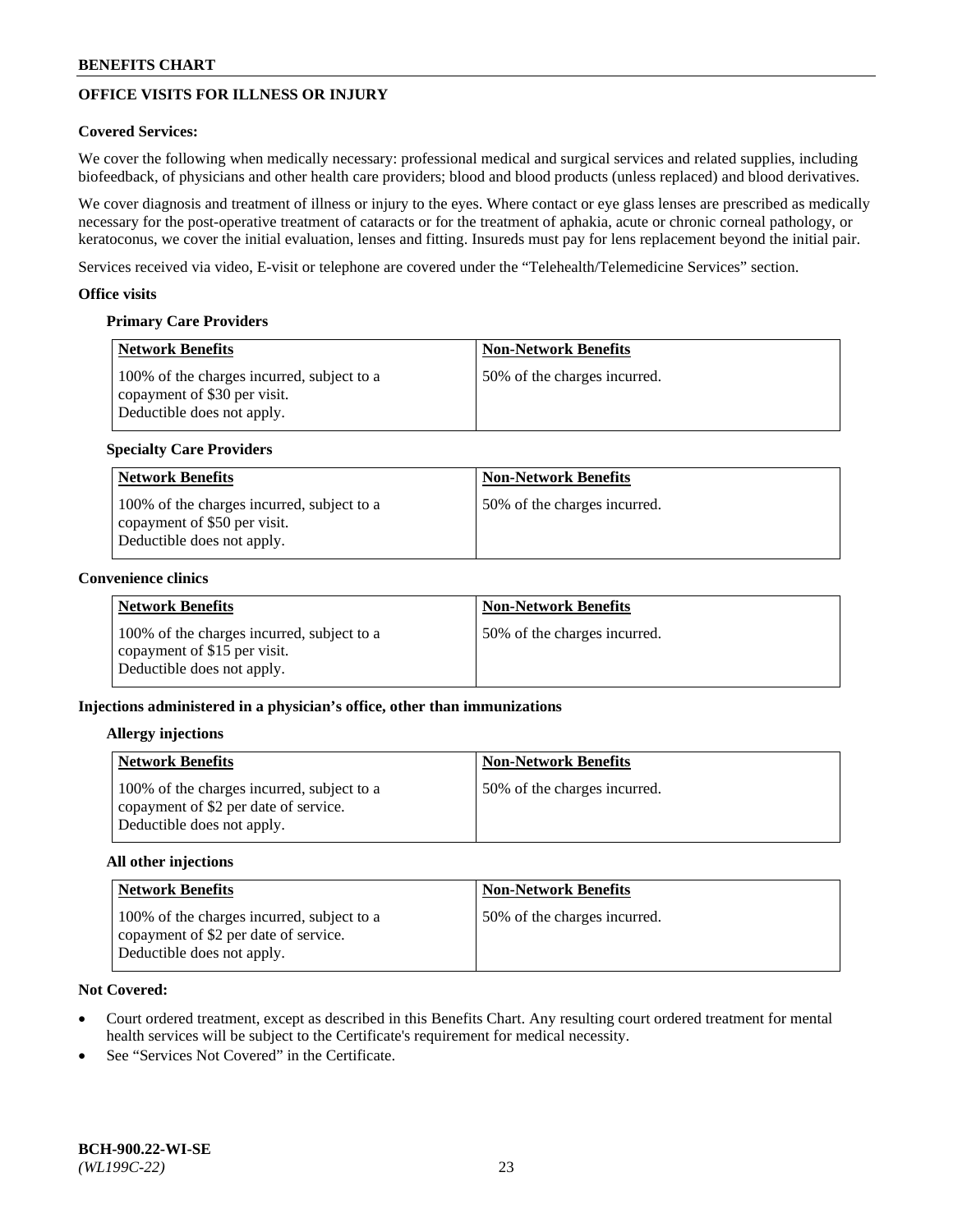# **PEDIATRIC EYEWEAR**

### **Covered Services:**

We cover pediatric eyewear for children.

Routine eye exams are covered under the "Preventive Services" section.

| <b>Network Benefits</b>      | <b>Non-Network Benefits</b> |
|------------------------------|-----------------------------|
| 70% of the charges incurred. | No coverage.                |

### **Limitations:**

- Coverage under this provision will continue until the end of the month in which the child turns age 19.
- Limited to one of the following per calendar year:
	- o one pair of eyeglasses including one set of prescription lenses, frames from our designated eyewear collection and anti-scratch coating; or
	- o one pair of non-disposable contact lenses; or
	- o a one-year supply of disposable contact lenses.
- Contact lens fittings are limited to two per calendar year.

## **Not Covered:**

- Frames that are not included in our designated eyewear collection. However, one pair of lenses will be covered if an Insured chooses frames outside our designated eyewear collection.
- More than one pair of lenses or frames or non-disposable contacts per calendar year, regardless of the reason. This includes replacement of eyeglasses or contact lenses due to loss, breakage, theft, or change in prescription.
- Safety glasses or goggles for sports or vocational reasons.
- Upgrades including, but not limited to, UV protection and no-line multifocal lenses.
- See "Services Not Covered" in the Certificate.

## **PHYSICAL THERAPY, OCCUPATIONAL THERAPY, SPEECH THERAPY AND OTHER SPECIFIED THERAPIES**

## **Covered Services:**

We cover the following physical therapy, occupational therapy and speech therapy services:

- Medically necessary rehabilitative care to correct the effects of illness or injury.
- Habilitative care rendered for congenital, developmental or medical conditions which have significantly limited the successful initiation of normal speech and normal motor development.

Massage therapy which is performed in conjunction with other treatment/modalities by a physical or occupational therapist is part of a prescribed treatment plan and is not billed separately is covered.

We cover services provided in a clinic. To see the benefit level for inpatient hospital or skilled nursing facility services, see benefits under "Inpatient Hospital and Skilled Nursing Facility Services".

#### **Rehabilitative care**

#### **Primary Care Providers**

| <b>Network Benefits</b>                                                                                                                                                                                   | <b>Non-Network Benefits</b>                                                                                                   |
|-----------------------------------------------------------------------------------------------------------------------------------------------------------------------------------------------------------|-------------------------------------------------------------------------------------------------------------------------------|
| 100% of the charges incurred, subject to a<br>copayment of \$30 per visit.<br>Deductible does not apply.<br>Physical, Occupational and Speech Therapy are<br>limited to 20 visits each per calendar year. | 50% of the charges incurred.<br>Physical, Occupational and Speech Therapy are<br>limited to 20 visits each per calendar year. |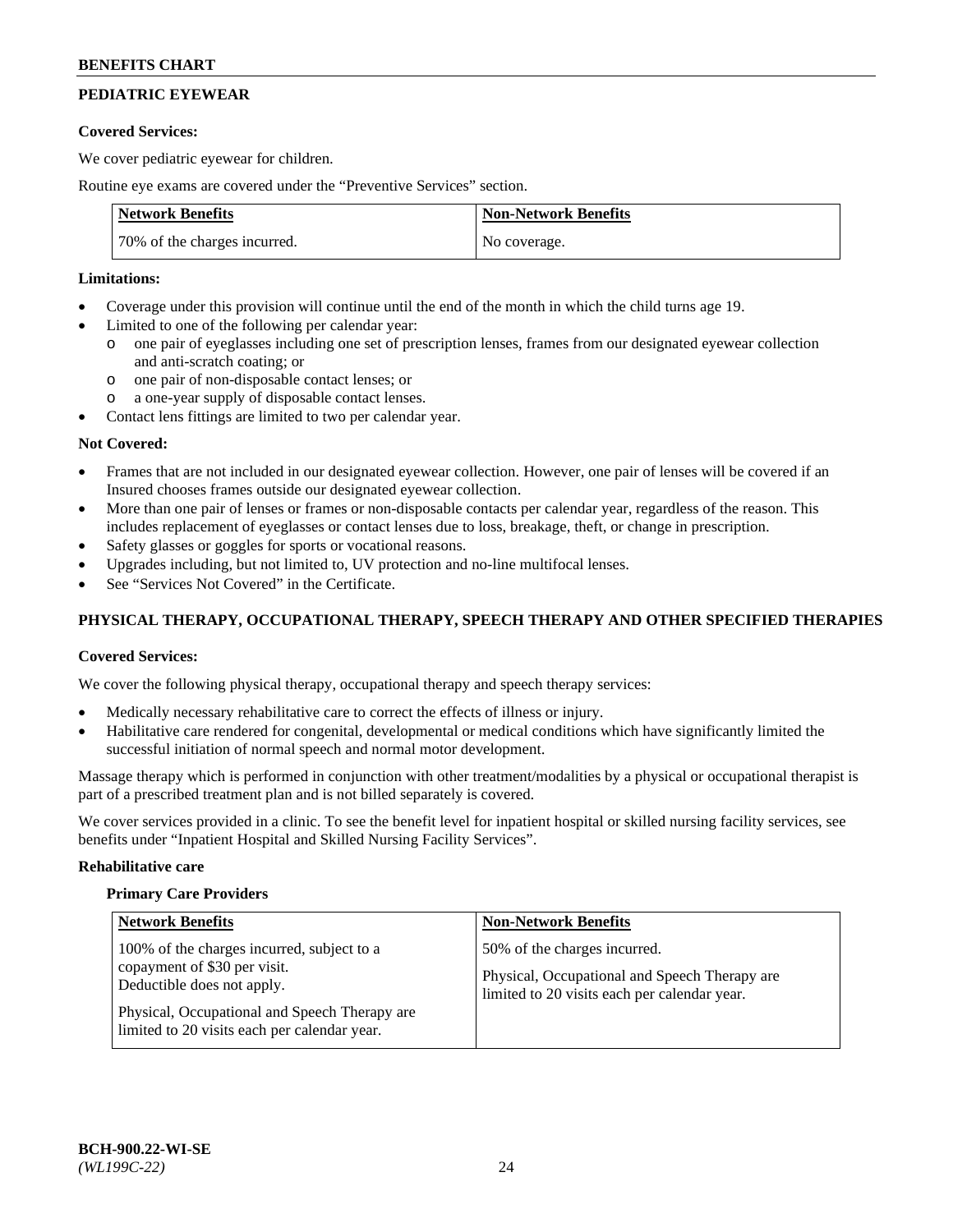## **Specialty Care Providers**

| <b>Network Benefits</b>                                                                                                                                                                                   | <b>Non-Network Benefits</b>                                                                                                   |
|-----------------------------------------------------------------------------------------------------------------------------------------------------------------------------------------------------------|-------------------------------------------------------------------------------------------------------------------------------|
| 100% of the charges incurred, subject to a<br>copayment of \$50 per visit.<br>Deductible does not apply.<br>Physical, Occupational and Speech Therapy are<br>limited to 20 visits each per calendar year. | 50% of the charges incurred.<br>Physical, Occupational and Speech Therapy are<br>limited to 20 visits each per calendar year. |

## **In addition to the services provided above, we cover a minimum of:**

- 20 visits per calendar year for pulmonary rehabilitation.
- 36 visits per calendar year for cardiac rehabilitation.
- 30 visits per calendar year for post-cochlear implant aural therapy.
- 20 visits per calendar year for cognitive rehabilitation.

Visit limits by a Primary Care Provider and/or Specialty Care Provider are combined. The maximum number of visits is combined for Network Benefits and Non-Network Benefits.

#### **Habilitative services**

### **Primary Care Providers**

| <b>Network Benefits</b>                                                                                                                                                                                   | <b>Non-Network Benefits</b>                                                                                                   |
|-----------------------------------------------------------------------------------------------------------------------------------------------------------------------------------------------------------|-------------------------------------------------------------------------------------------------------------------------------|
| 100% of the charges incurred, subject to a<br>copayment of \$30 per visit.<br>Deductible does not apply.<br>Physical, Occupational and Speech Therapy are<br>limited to 20 visits each per calendar year. | 50% of the charges incurred.<br>Physical, Occupational and Speech Therapy are<br>limited to 20 visits each per calendar year. |

## **Specialty Care Providers**

| <b>Network Benefits</b>                                                                                                                                   | <b>Non-Network Benefits</b>                                                                                                   |
|-----------------------------------------------------------------------------------------------------------------------------------------------------------|-------------------------------------------------------------------------------------------------------------------------------|
| 100% of the charges incurred, subject to a<br>copayment of \$50 per visit.<br>Deductible does not apply.<br>Physical, Occupational and Speech Therapy are | 50% of the charges incurred.<br>Physical, Occupational and Speech Therapy are<br>limited to 20 visits each per calendar year. |
| limited to 20 visits each per calendar year.                                                                                                              |                                                                                                                               |

Visit limits by a Primary Care Provider and/or Specialty Care Provider are combined. The maximum number of visits is combined for Network Benefits and Non-Network Benefits.

- Massage therapy for the purpose of comfort or convenience of the Insured.
- See "Services Not Covered" in the Certificate.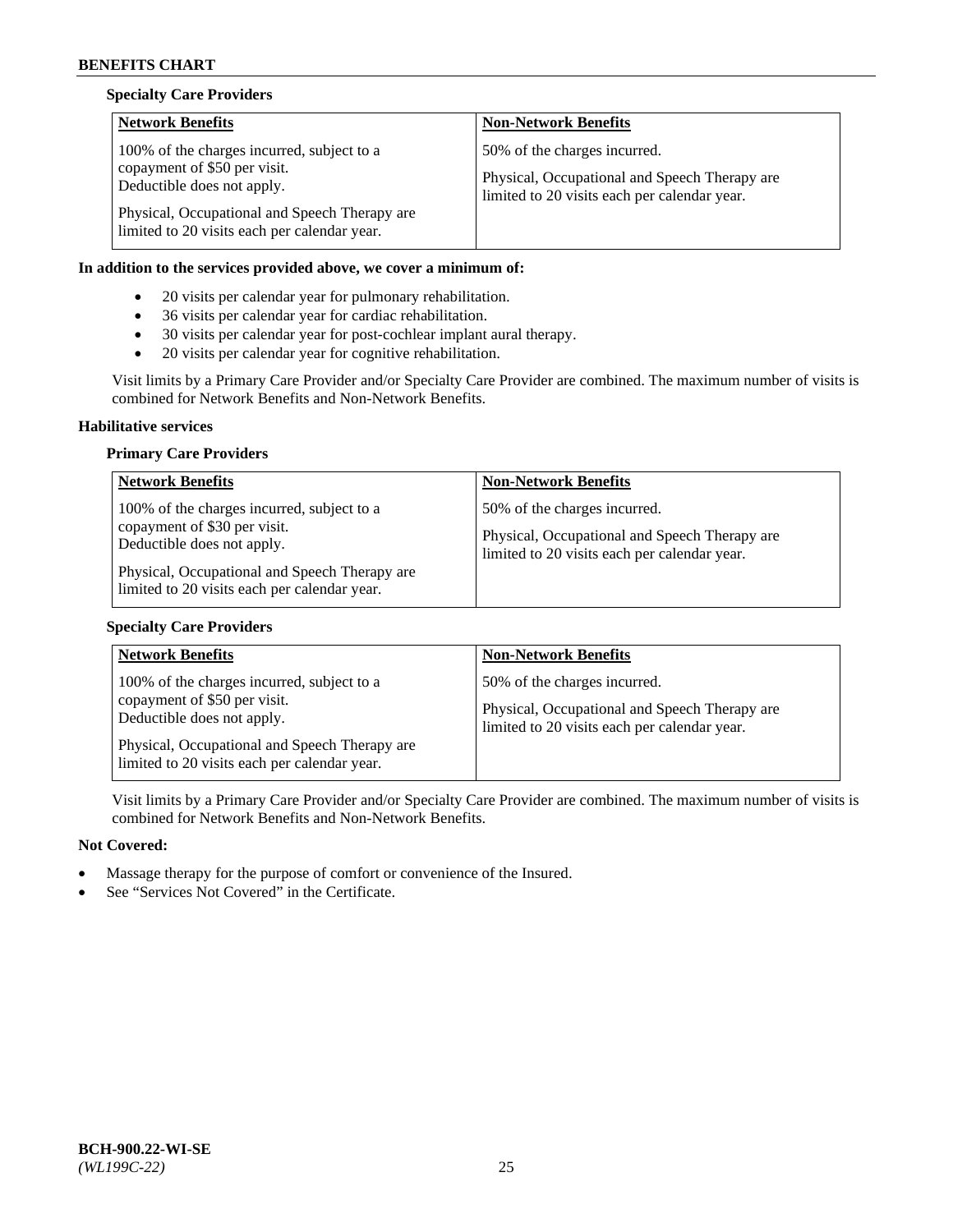## **PRE-DIABETES DISEASE MANAGEMENT PROGRAM**

### **Covered Services:**

If you meet criteria for coverage, you may qualify for the Pre-Diabetes Disease Management Program through Omada Health. The program covers group health coaching which focuses on weight loss, exercise, behavior modification and health education at select locations determined by the plan.

| <b>Network Benefits</b>                                     | <b>Non-Network Benefits</b> |
|-------------------------------------------------------------|-----------------------------|
| 100% of the charges incurred.<br>Deductible does not apply. | Not applicable.             |

### **Not Covered:**

See "Services Not Covered" in the Certificate.

## **PRESCRIPTION DRUG SERVICES**

#### **Covered Services:**

We cover prescription drugs and medications that can be self-administered or are administered in a physician's office.

We will refill a prescription for eye drops covered under this Benefits Chart if the Insured requests a refill and the original prescription specified that additional quantities would be needed, providing the refill request does not exceed the quantities needed, and the following conditions are met:

- If the Insured requests a 30-day refill supply, the request must be made between 22 and 30 days of the later of (a) the original date that the prescription was distributed to the Insured or (b) the date that the most recent refill was distributed to the Insured; or
- If the Insured requests a 90-day refill supply, the request must be made between 67 and 90 days of the later of (a) the original date that the prescription was distributed to the Insured or (b) the date that the most recent refill was distributed to the Insured.

#### **For Network Benefits, drugs and medications must be obtained at a Network pharmacy.**

**If a copayment is required, you must pay one copayment for each 31-day supply, or portion thereof.**

**Outpatient drugs (except as specified below)**

| <b>Network Benefits</b>                                                                                                                                                                                           | <b>Non-Network Benefits</b>  |
|-------------------------------------------------------------------------------------------------------------------------------------------------------------------------------------------------------------------|------------------------------|
| 100% of the charges incurred, subject to a copayment of<br>\$5 for generic low cost formulary drugs and 100% of<br>the charges incurred, subject to a copayment of \$25 for<br>generic high cost formulary drugs. | 50% of the charges incurred. |
| Brand name formulary drugs are covered at 100% of the<br>charges incurred, subject to a copayment of \$60.                                                                                                        |                              |
| In no event will your cost for a formulary insulin drug<br>exceed \$25.                                                                                                                                           |                              |
| Non-formulary drugs are covered at 100% of the<br>charges incurred, subject to a copayment of \$150.                                                                                                              |                              |
| Deductible does not apply.                                                                                                                                                                                        |                              |

**Oral chemotherapy drugs** are included on the specialty drug list. However, you pay the applicable outpatient drug copayment. As required by Wisconsin law, your maximum copayment will not be more than \$100 per prescription for a 31-day supply.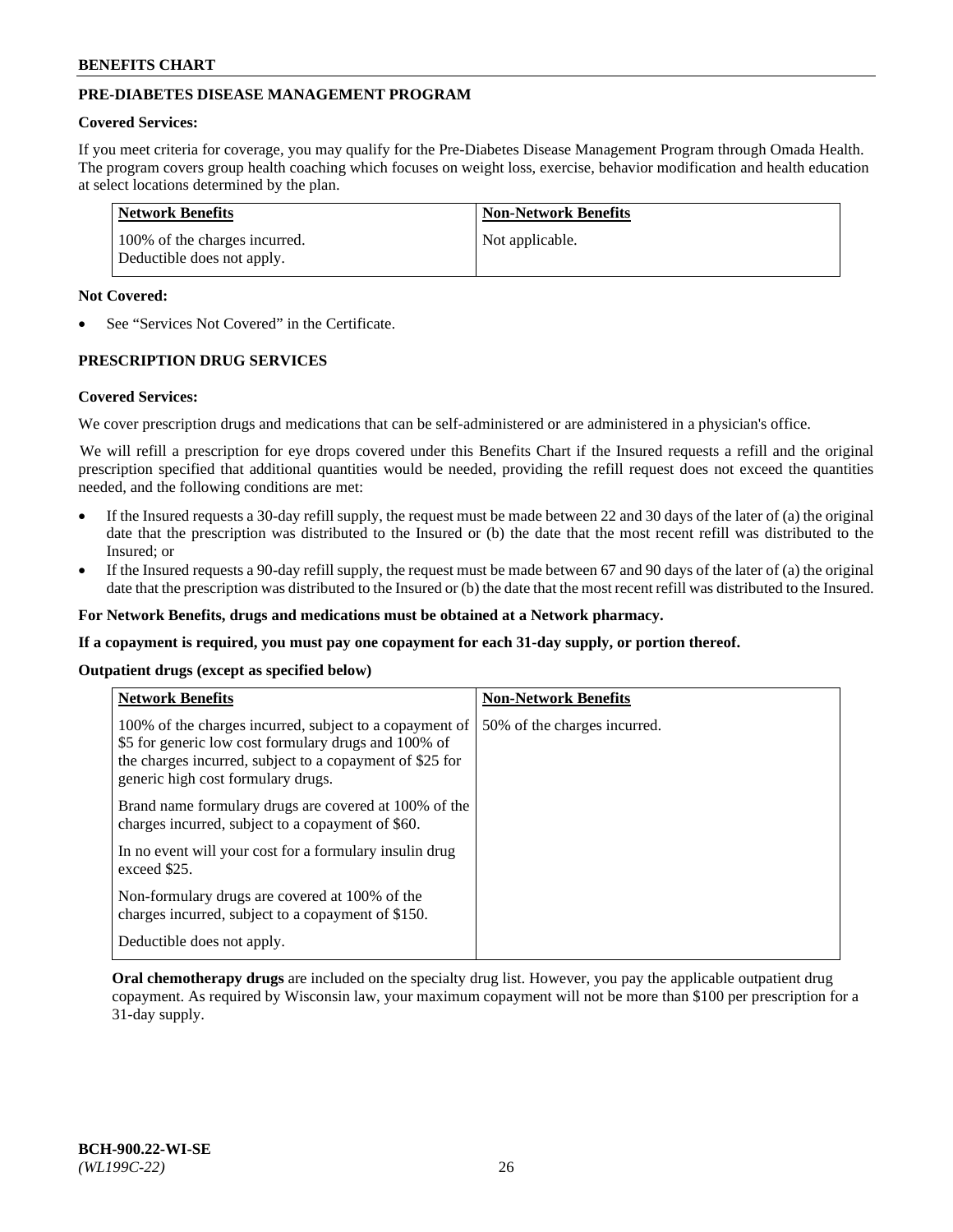## **Mail order drugs**

| <b>Network Benefits</b>                                                                                                                                                         | <b>Non-Network Benefits</b>                                                                                                |
|---------------------------------------------------------------------------------------------------------------------------------------------------------------------------------|----------------------------------------------------------------------------------------------------------------------------|
| For your convenience, you may also get up to a<br>93-day supply of outpatient prescription drugs that<br>can be self-administered through the designated mail<br>order service. | Mail order drugs are only available through the<br>designated mail order service.<br>See Network Mail Order Drugs Benefit. |
| Specialty drugs are not available through the mail<br>order service.                                                                                                            |                                                                                                                            |

## **Specialty drugs which are self-administered**

| <b>Network Benefits</b>                                                                                              | <b>Non-Network Benefits</b> |
|----------------------------------------------------------------------------------------------------------------------|-----------------------------|
| 80% of the charges incurred.<br>Deductible does not apply.                                                           | No coverage.                |
| Specialty drugs are limited to drugs on the<br>specialty drug list and must be obtained from a<br>designated vendor. |                             |

**Oral chemotherapy drugs** are included on the specialty drug list. However, you pay the applicable outpatient drug copayment. As required by Wisconsin law, your maximum copayment will not be more than \$100 per prescription for a 31-day supply.

# **Tobacco cessation drugs. All FDA approved tobacco cessation drugs are covered.**

| <b>Network Benefits</b>                                     | <b>Non-Network Benefits</b>  |
|-------------------------------------------------------------|------------------------------|
| 100% of the charges incurred.<br>Deductible does not apply. | 50% of the charges incurred. |

## **Contraceptive drugs**

| <b>Network Benefits</b>                                                                                                                                         | <b>Non-Network Benefits</b>  |
|-----------------------------------------------------------------------------------------------------------------------------------------------------------------|------------------------------|
| 100% of the charges incurred for formulary drugs.<br>Deductible does not apply.                                                                                 | 50% of the charges incurred. |
| If a physician requests that a non-formulary<br>contraceptive drug be dispensed as written, the drug<br>will be covered at 100%, not subject to the deductible. |                              |

**ACA preventive medications.** We cover preventive medications currently recommended by USPSTF with an A or B rating if they are prescribed by your medical provider and they are listed on our Commercial ACA Preventive Drug List. Preventive medications are subject to periodic review and modification. Changes would be effective in accordance with the federal rules and reflected in our current medical coverage criteria for preventive care services.

| <b>Network Benefits</b>                                     | <b>Non-Network Benefits</b>  |
|-------------------------------------------------------------|------------------------------|
| 100% of the charges incurred.<br>Deductible does not apply. | 50% of the charges incurred. |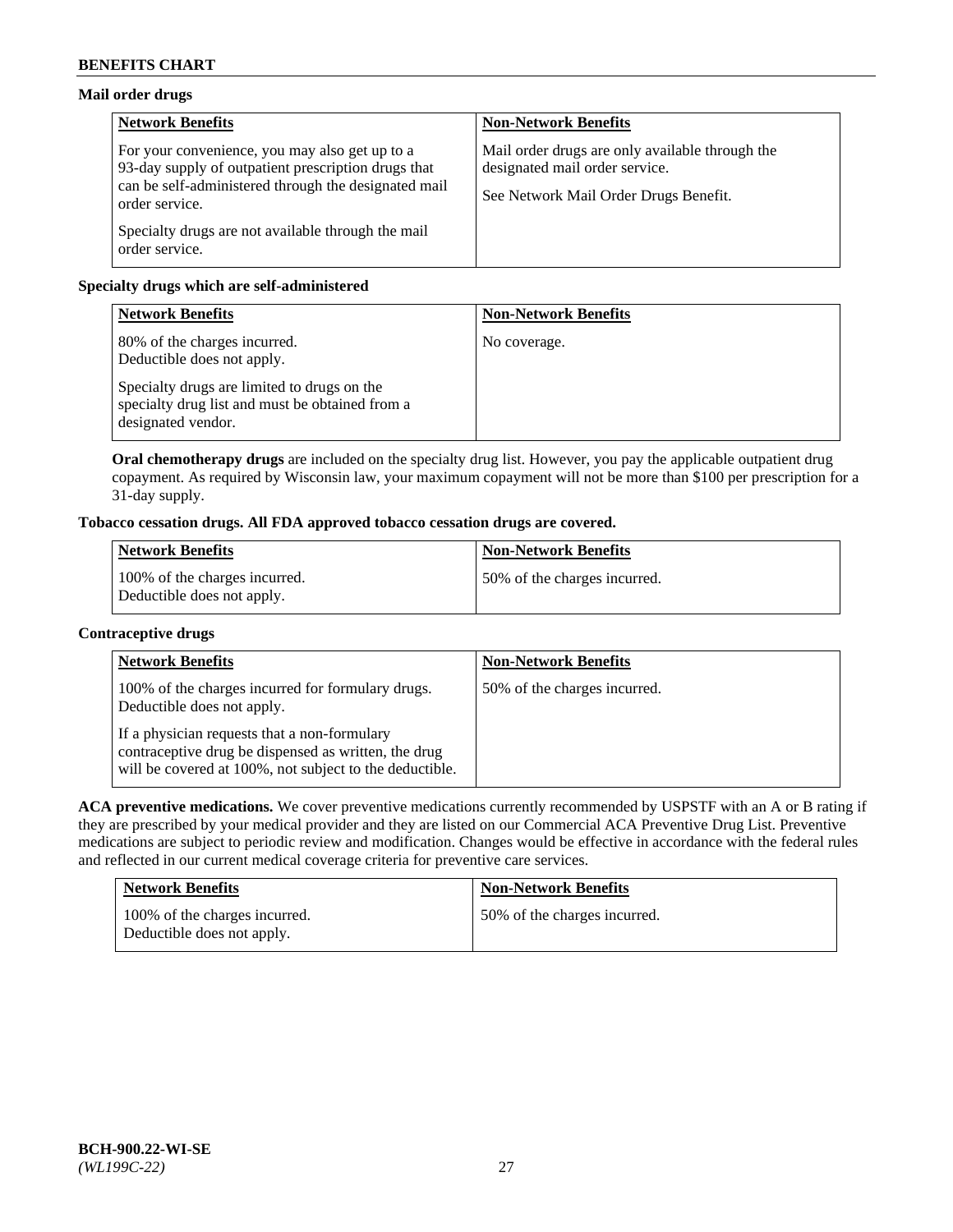## **Limitations:**

- Certain drugs may require prior authorization as indicated on the formulary. HealthPartners may require prior authorization for the drug and also the site where the drug will be provided. Certain drugs are subject to our utilization review process and quantity limits.
- Certain non-formulary drugs require prior authorization. In addition, certain drugs may be subject to any quantity limits applied as part of our trial program. The trial drug program applies to new prescriptions for certain drugs which have high toxicity, low tolerance, high costs and/or high potential for waste. Trial drugs are indicated on the formulary and/or the specialty drug list. Your first fill of a trial drug may be limited to less than a month supply. If the drug is well tolerated and effective, you will receive the remainder of your first month supply.
- If an Insured requests a brand name drug when there is a generic equivalent, the brand name drug will be covered up to the charge that would apply to the generic drug, minus any required copayment. If a physician requests that a brand name drug be dispensed as written, the drug will be paid at the non-formulary benefit.
- We may require insureds to try over-the-counter (OTC) drug alternatives before approving more costly formulary prescription drugs.
- Unless otherwise specified in the "Prescription Drug Services" section, you may receive up to a 31-day supply per prescription.
- A 93-day supply will be covered and dispensed only at pharmacies that participate in our extended day supply program.
- New prescriptions to treat certain chronic conditions are limited to a 31-day supply.
- No more than a 31-day supply of specialty drugs will be covered and dispensed at a time, unless it is a manufacturer supplied drug that cannot be split that supplies the insured with more than a 31-day supply.

**Not Covered:**Replacement of prescription drugs, medications, equipment and supplies due to loss, damage or theft.

- Nonprescription (over-the-counter) drugs or medications, including, but not limited to, vitamins, supplements, homeopathic remedies, and non-FDA approved drugs, unless listed on the formulary and prescribed by a physician or legally authorized health care provider under applicable state and federal law. This exclusion does not include over-thecounter contraceptives for women as allowed under the Affordable Care Act when the Insured obtains a prescription for the item. In addition, if the Insured obtains a prescription, this exclusion does not include aspirin to prevent cardiovascular disease for men and women of certain ages; folic acid supplements for women who may become pregnant; fluoride chemoprevention supplements for children without fluoride in their water source; and iron supplements for children ages 6-12 months who are at risk for anemia.
- All drugs for the treatment of sexual dysfunction.
- All drugs for the treatment of growth deficiency.
- Fertility drugs.
- Medical cannabis.
- Drugs on the Excluded Drug List. The Excluded Drug List includes select drugs within a therapy class that are not eligible for coverage. This includes drugs that may be excluded for certain indications. The Excluded Drug List is available at [healthpartners.com.](http://www.healthpartners.com/)
- Drugs that are newly approved by the FDA until they are reviewed and approved by HealthPartners Pharmacy and Therapeutics Committee.
- Medical devices approved by the FDA will not be covered under the "Prescription Drug Services" section unless they are on our formulary. Covered medical devices are generally submitted and reimbursed under your medical benefits.
- See "Services Not Covered" in the Certificate.

## **PREVENTIVE SERVICES**

## **Applicable Definitions:**

**Routine Preventive Services** are routine health care services that include screenings, check-ups and counseling to prevent illness, disease or other health problems before symptoms occur.

**Diagnostic Services** are services to help a provider understand your symptoms, diagnose illness and decide what treatment may be needed. They may be the same services that are listed as preventive services, but they are being used as diagnostic services. Your provider will determine if these services are preventive or diagnostic. These services are not preventive if received as part of a visit to diagnose, manage or maintain an acute or chronic medical condition, illness or injury. When that occurs, unless otherwise indicated below, standard deductibles, copayments or coinsurance apply.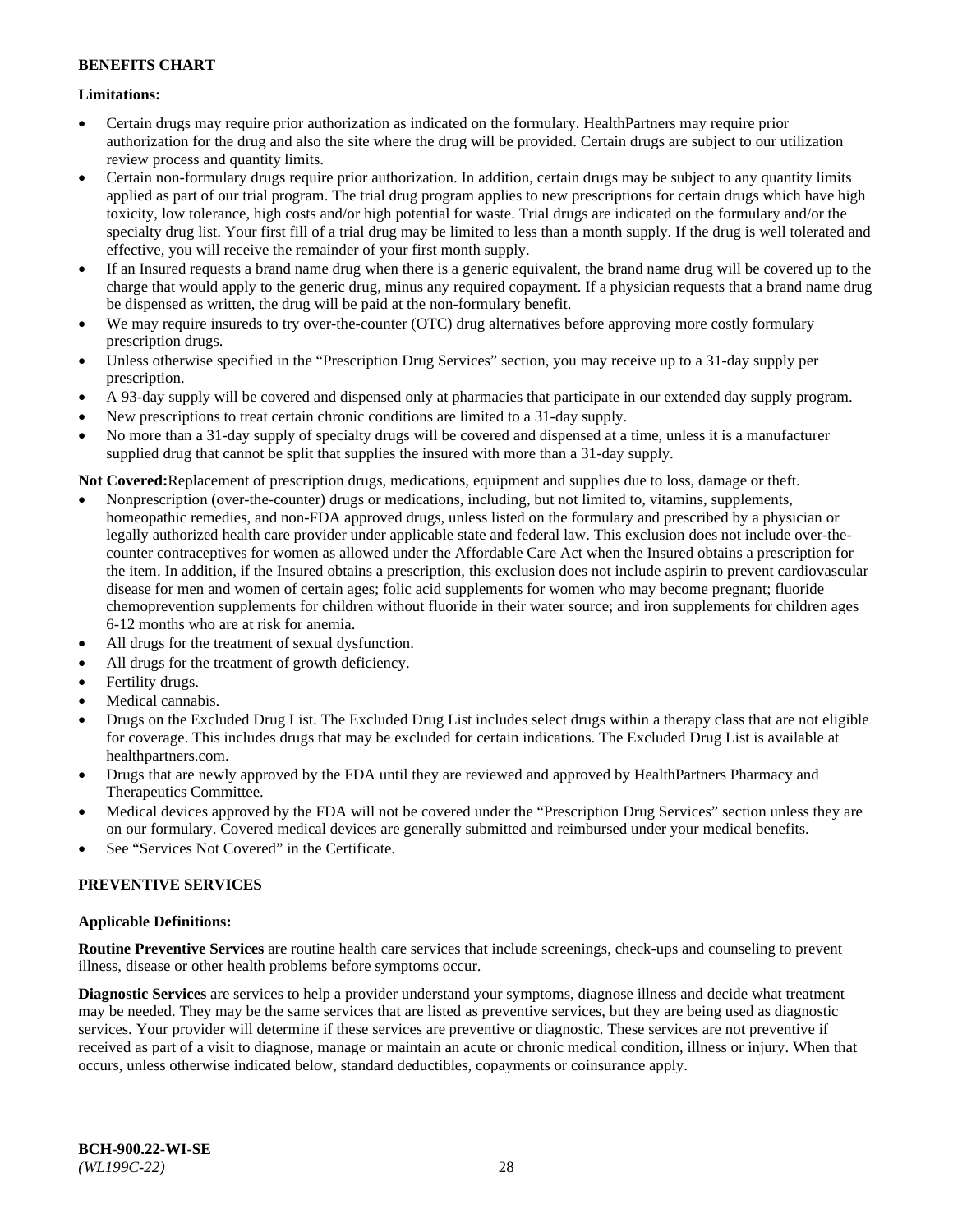## **Covered Services:**

We cover preventive services that meet any of the requirements under the Affordable Care Act (ACA) shown in the bulleted items below. These preventive services are covered at 100% under the Network Benefits with no deductible, copayments or coinsurance. (If a preventive service is not required by the ACA and it is covered at a lower benefit level, it will be specified below.) Preventive benefits mandated under the ACA are subject to periodic review and modification. Changes would be effective in accordance with the federal rules. Preventive services mandated by the ACA include:

- Evidence-based items or services that have in effect a rating of A or B in the current recommendations of the United States Preventive Services Task Force with respect to the individual;
- Immunizations for routine use in children, adolescents, and adults that have in effect a recommendation from the Advisory Committee on Immunization Practices of the Centers for Disease Control and Prevention with respect to the individual;
- With respect to infants, children, and adolescents, evidence-informed preventive care and screenings provided for in comprehensive guidelines supported by the Health Resources and Services Administration; and
- With respect to women, preventive care and screenings provided for in comprehensive guidelines supported by the Health Resources and Services Administration.

Covered services are based on established medical policies, which are subject to periodic review and modification by the medical or dental directors. These medical policies (medical coverage criteria) are available by calling Member Services, or logging on to your "*my*HealthPartners" account at [healthpartners.com.](https://www.healthpartners.com/hp/index.html)

## **ACA and state mandated preventive services are covered as follows:**

**Routine health exams and periodic health assessments.** A physician or health care provider will counsel you as to how often health assessments are needed based on age, sex and health status. This includes screening and counseling for tobacco cessation and all FDA approved tobacco cessation medications including over-the-counter drugs (as shown in the Prescription Drug Services section).

| Network Benefits                                            | <b>Non-Network Benefits</b>   |
|-------------------------------------------------------------|-------------------------------|
| 100% of the charges incurred.<br>Deductible does not apply. | 150% of the charges incurred. |

**Child health supervision services.** This includes pediatric preventive services such as newborn screenings, appropriate immunizations, developmental assessments and laboratory services appropriate to the age of the child from birth to 72 months and appropriate immunizations to age 18.

| <b>Network Benefits</b>                                     | <b>Non-Network Benefits</b>  |
|-------------------------------------------------------------|------------------------------|
| 100% of the charges incurred.<br>Deductible does not apply. | 50% of the charges incurred. |

#### **Routine prenatal care and exams**

| <b>Network Benefits</b>                                     | <b>Non-Network Benefits</b>   |
|-------------------------------------------------------------|-------------------------------|
| 100% of the charges incurred.<br>Deductible does not apply. | 150% of the charges incurred. |

**Routine postnatal care.** This includes health exams, assessments, education and counseling relating to the period immediately after childbirth.

| Network Benefits                                            | <b>Non-Network Benefits</b>  |
|-------------------------------------------------------------|------------------------------|
| 100% of the charges incurred.<br>Deductible does not apply. | 50% of the charges incurred. |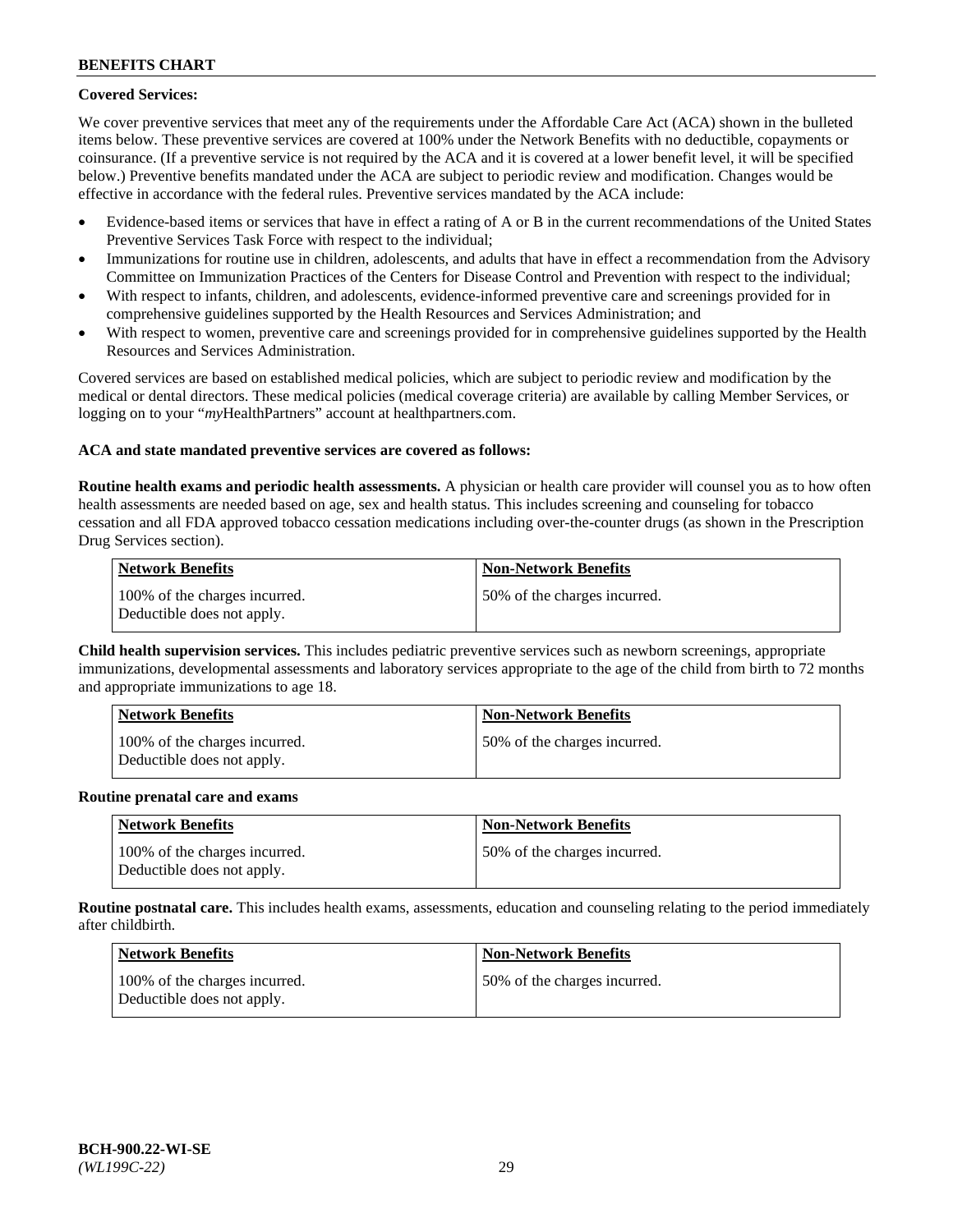**Routine screening procedures for cancer.** This includes colorectal screening and other cancer screenings recommended by the USPSTF with an A or B rating. Women's preventive health services below describe additional routine screening procedures for cancer.

| <b>Network Benefits</b>                                     | <b>Non-Network Benefits</b>   |
|-------------------------------------------------------------|-------------------------------|
| 100% of the charges incurred.<br>Deductible does not apply. | 150% of the charges incurred. |

**Professional voluntary family planning services.** This includes services to prevent or delay a pregnancy, including counseling and education. Services must be provided by a licensed provider.

| <b>Network Benefits</b>                                     | <b>Non-Network Benefits</b>  |
|-------------------------------------------------------------|------------------------------|
| 100% of the charges incurred.<br>Deductible does not apply. | 50% of the charges incurred. |

#### **Adult immunizations**

| <b>Network Benefits</b>                                     | <b>Non-Network Benefits</b>  |
|-------------------------------------------------------------|------------------------------|
| 100% of the charges incurred.<br>Deductible does not apply. | 50% of the charges incurred. |

**Women's preventive health services.** This includes mammograms, screenings for cervical cancer (pap smears), breast pumps, human papillomavirus (HPV) testing, counseling for sexually transmitted infections, counseling and screening for human immunodeficiency virus (HIV), and all FDA approved contraceptive methods as prescribed by a doctor, sterilization procedures, education and counseling (see the Prescription Drug Services section for coverage of oral contraceptive drugs). We also provide genetic screening for BRCA if someone in your family has the gene or you have a diagnosis of cancer.

The U.S. Preventive Services Task Force (USPSTF) recommends screening mammography, with or without clinical breast examination (CBE), every 1-2 years for women aged 40 and older. For women age 50 and older, we cover an annual mammogram.

| <b>Network Benefits</b>                                     | <b>Non-Network Benefits</b>   |
|-------------------------------------------------------------|-------------------------------|
| 100% of the charges incurred.<br>Deductible does not apply. | 150% of the charges incurred. |

**Obesity screening and management.** We cover obesity screening and counseling for all ages during a routine preventive care exam. If you are age 18 or older and have a body mass index of 30 or more, we also cover intensive obesity management to help you lose weight. Your primary care doctor can coordinate these services.

| Network Benefits                                            | <b>Non-Network Benefits</b>  |
|-------------------------------------------------------------|------------------------------|
| 100% of the charges incurred.<br>Deductible does not apply. | 50% of the charges incurred. |

**In addition to any ACA or state mandated preventive services referenced above, we cover the following eligible services:**

#### **Routine eye and hearing exams**

| <b>Network Benefits</b>                                     | <b>Non-Network Benefits</b>  |
|-------------------------------------------------------------|------------------------------|
| 100% of the charges incurred.<br>Deductible does not apply. | 50% of the charges incurred. |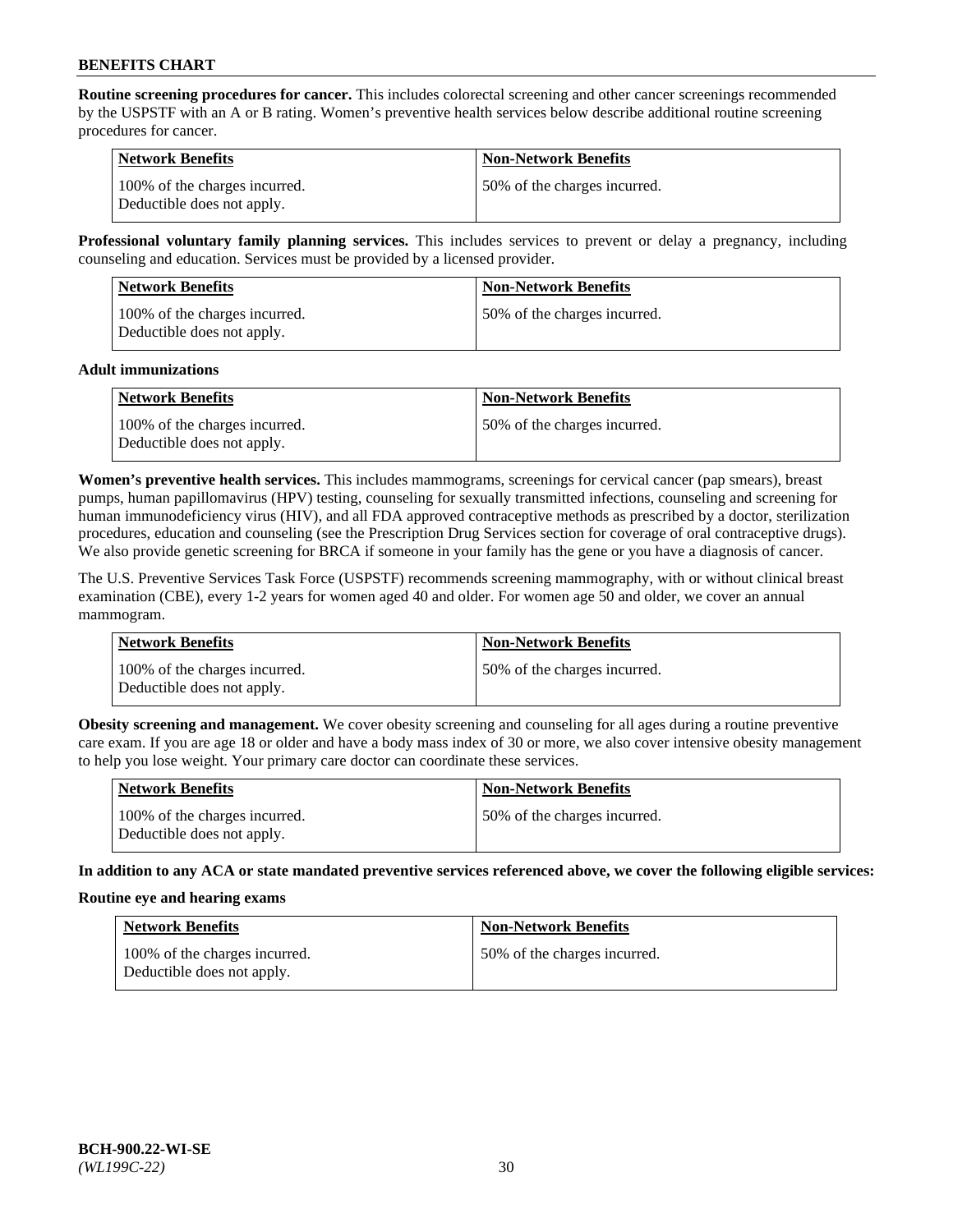**Ovarian cancer surveillance test for women who are at risk.** "At risk for ovarian cancer" means (1) having a family history that includes any of the following: one or more first-degree or second-degree relatives with ovarian cancer, clusters of female relatives with breast cancer or nonpolyposis colorectal cancer; or (2) testing positive for BRCA1 or BRCA2 mutations. "Surveillance test for ovarian cancer" means annual screening using CA-125 serum tumor marker testing, transvaginal ultrasound, pelvic examination or other proven ovarian screening tests currently being evaluated by the federal Food and Drug Administration or by the National Cancer Institute.

| <b>Network Benefits</b>                               | <b>Non-Network Benefits</b>                           |
|-------------------------------------------------------|-------------------------------------------------------|
| Coverage level is same as corresponding Network       | Coverage level is same as corresponding Non-Network   |
| Benefits, depending on type of service provided, such | Benefits, depending on type of service provided, such |
| as Diagnostic Imaging Services, Laboratory Services   | as Diagnostic Imaging Services, Laboratory Services   |
| or Office Visits for Illness or Injury, or Preventive | or Office Visits for Illness or Injury, or Preventive |
| Services.                                             | Services.                                             |

**Limitations:**Services are not preventive if received as part of a visit to diagnose, manage or maintain an acute or chronic medical condition, illness or injury. When that occurs, unless otherwise indicated above, standard deductibles, copayments or coinsurance apply.

## **Not Covered:**

See "Services Not Covered" in the Certificate.

## **TELEHEALTH/TELEMEDICINE SERVICES**

#### **Definitions:**

**Telehealth, Telemedicine, or Virtual Care.** This is a means of communication between a health care professional and a patient. This includes the use of secure electronic information, imaging, and communication technologies, including:

- interactive audio or audio-video
- interactive audio with store-and-forward technology
- chat-based and email-based systems
- physician-to-physician consultation
- patient education
- data transmission
- data interpretation
- digital diagnostics (algorithm-enabled diagnostic support)
- digital therapeutics (the use of personal health devices and sensors, either alone or in combination with conventional drug therapies, for disease prevention and management)

Services can be delivered:

Synchronously: the patient and health care professional are engaging with one another at the same time; or Asynchronously: the patient and health care professional engage with each other at different points in time.

**Telephone Visits.** Live, synchronous, interactive encounters over the telephone between a patient and a healthcare provider.

**E-visit or chat-based visits.** Asynchronous online or mobile app encounters to discuss a patient's personal health information, vital signs, and other physiologic data or diagnostic images. The healthcare provider reviews and delivers a consultation, diagnosis, prescription or treatment plan after reviewing the patient's visit information.

**Virtuwell<sup>®</sup>.** This is an online service for you to receive a diagnosis and treatment for certain conditions, such as a cold, flu, ear pain and sinus infections. You may access the Virtuwell website at [virtuwell.com.](https://www.virtuwell.com/)

**Video Visits.** Live, synchronous, interactive encounters using secure web-based video between a patient and a healthcare provider.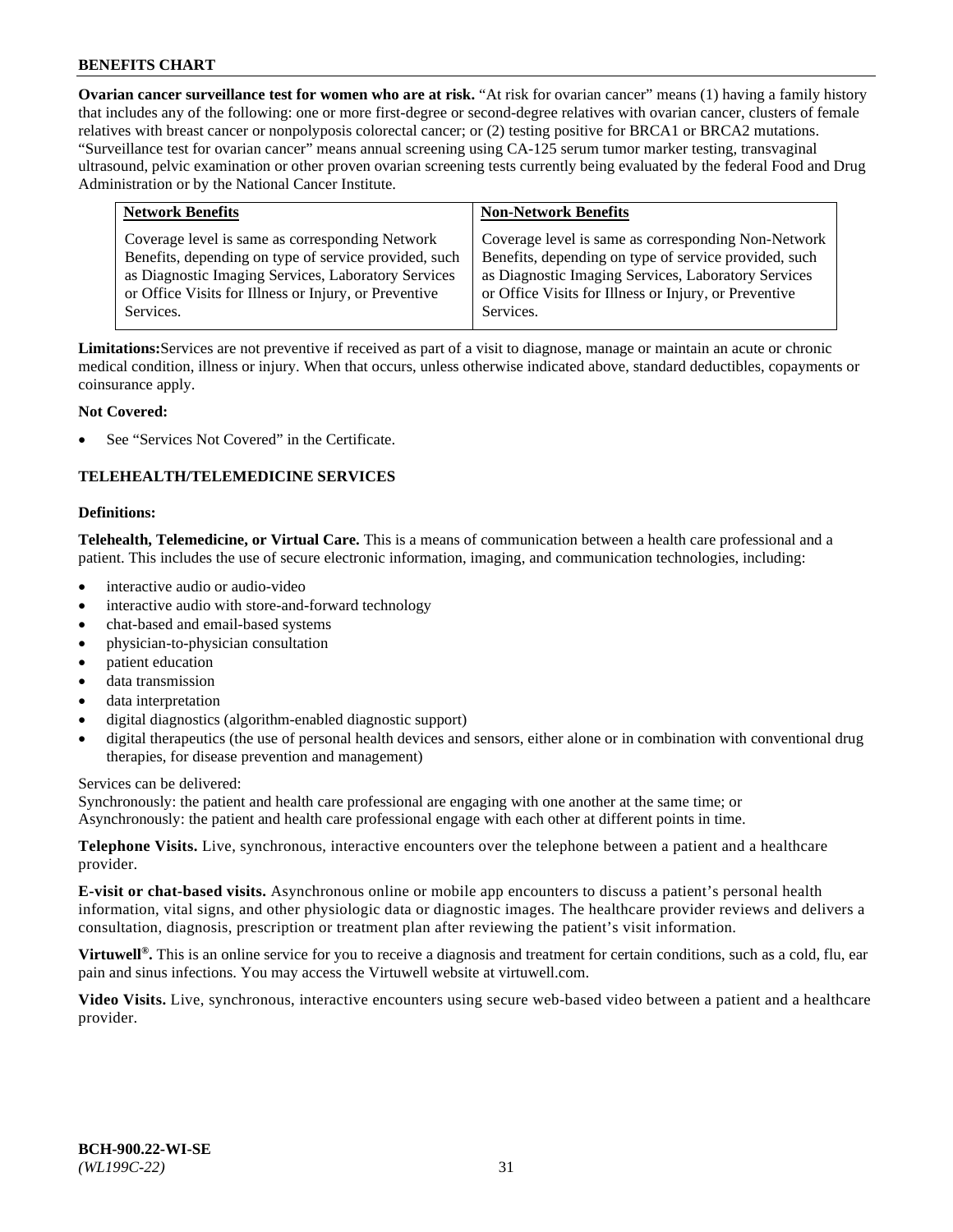## **Covered Services:**

The Plan covers the following methods of receiving care for services that would be eligible under the Plan if the service were provided in person.

### **Scheduled telephone visits**

| <b>Network Benefits</b>                                                                                  | <b>Non-Network Benefits</b>  |
|----------------------------------------------------------------------------------------------------------|------------------------------|
| 100% of the charges incurred, subject to a<br>copayment of \$15 per visit.<br>Deductible does not apply. | 50% of the charges incurred. |

### **E-visits**

### **Access to online care through Virtuwell at [virtuwell.com](https://www.virtuwell.com/)**

| Network Benefits                                            | <b>Non-Network Benefits</b> |
|-------------------------------------------------------------|-----------------------------|
| 100% of the charges incurred.<br>Deductible does not apply. | Not applicable.             |

### **All other E-visits**

| <b>Network Benefits</b>                                                                                  | <b>Non-Network Benefits</b>  |
|----------------------------------------------------------------------------------------------------------|------------------------------|
| 100% of the charges incurred, subject to a<br>copayment of \$15 per visit.<br>Deductible does not apply. | 50% of the charges incurred. |

#### **Video visits**

| <b>Network Benefits</b>                                      | <b>Non-Network Benefits</b>                            |
|--------------------------------------------------------------|--------------------------------------------------------|
| Coverage level is same as corresponding Network              | Coverage level is same as corresponding Non-           |
| Benefits, depending on type of service provided, such as     | Network Benefits, depending on type of service         |
| Office Visits for Illness or Injury, Inpatient or Outpatient | provided, such as Office Visits for Illness or Injury, |
| <b>Hospital Services.</b>                                    | Inpatient or Outpatient Hospital Services.             |

## **Not Covered:**

See "Services Not Covered" in the Certificate.

## **TRANSPLANT SERVICES**

#### **Applicable Definitions:**

**Autologous.** This is when the source of cells is from the individual's own marrow or stem cells.

**Allogeneic.** This is when the source of cells is from a related or unrelated donor's marrow or stem cells.

**Allogeneic Bone Marrow Transplant.** This is when the bone marrow is harvested from the related or unrelated donor and stored. The patient undergoes treatment which includes tumor ablation with high-dose chemotherapy and/or radiation. The bone marrow is reinfused (transplanted).

**Autologous Bone Marrow Transplant.** This is when the bone marrow is harvested from the individual and stored. The patient undergoes treatment which includes tumor ablation with high-dose chemotherapy and/or radiation. The bone marrow is reinfused (transplanted).

**Autologous/Allogeneic Stem Cell Support.** This is a treatment process that includes stem cell harvest from either bone marrow or peripheral blood, tumor ablation with high-dose chemotherapy and/or radiation, stem cell reinfusion, and related care. Autologous/allogeneic bone marrow transplantation and high dose chemotherapy with peripheral stem cell rescue/support are considered to be autologous/allogeneic stem cell support.

**Designated Transplant Center.** This is any health care provider, group or association of health care providers designated by us to provide services, supplies or drugs for specified transplants for our Insureds.

**BCH-900.22-WI-SE**  *(WL199C-22)* 32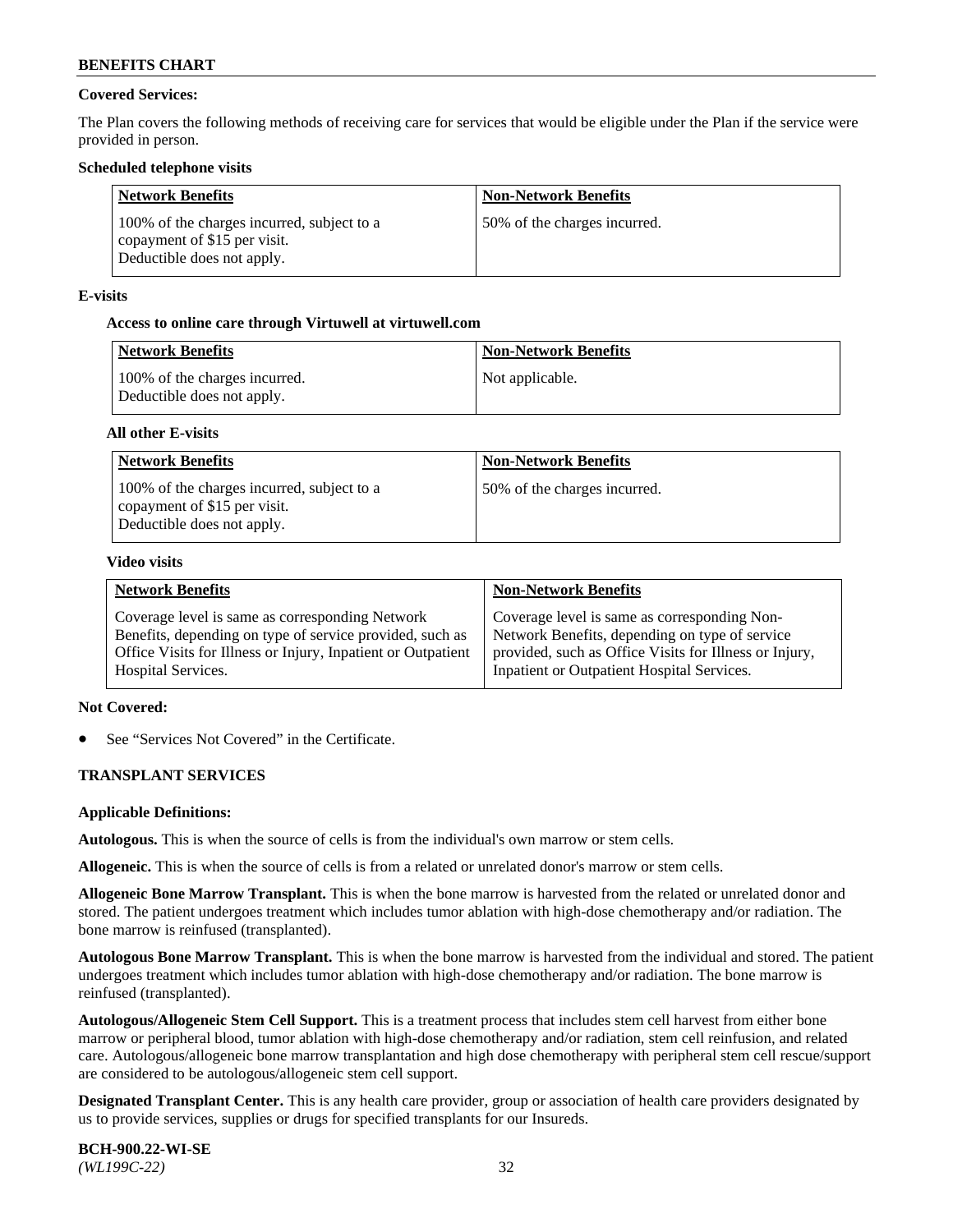**Transplant Services.** This is transplantation (including retransplants) of the human organs or tissue listed below, including all related post-surgical treatment, follow-up care and drugs and multiple transplants for a related cause. Transplant services do not include other organ or tissue transplants or surgical implantation of mechanical devices functioning as a human organ, except surgical implantation of an FDA approved Ventricular Assist Device (VAD) or total artificial heart, functioning as a temporary bridge to heart transplantation.

Prior authorization is required prior to consultation to support coordination of care and benefits.

### **Covered Services:**

We cover eligible transplant services (as defined above) while you are covered under the Certificate. Transplants that will be considered for coverage are limited to the following:

- Kidney transplants for end-stage disease.
- Cornea transplants for end-stage disease.
- Heart transplants for end-stage disease.
- Lung transplants or heart/lung transplants for: (1) primary pulmonary hypertension; (2) Eisenmenger's syndrome; (3) endstage pulmonary fibrosis; (4) alpha 1 antitrypsin disease; (5) cystic fibrosis; and (6) emphysema.
- Liver transplants for: (1) biliary atresia in children; (2) primary biliary cirrhosis; (3) post-acute viral infection (including hepatitis A, hepatitis B antigen e negative and hepatitis C) causing acute atrophy or post-necrotic cirrhosis; (4) primary sclerosing cholangitis; (5) alcoholic cirrhosis; and (6) hepatocellular carcinoma.
- Allogeneic bone marrow transplants or peripheral stem cell support associated with high dose chemotherapy for: (1) acute myelogenous leukemia; (2) acute lymphocytic leukemia; (3) chronic myelogenous leukemia; (4) severe combined immunodeficiency disease; (5) Wiskott-Aldrich syndrome; (6) aplastic anemia; (7) sickle cell anemia; (8) non-relapsed or relapsed non-Hodgkin's lymphoma; (9) multiple myeloma; and (10) testicular cancer.
- Autologous bone marrow transplants or peripheral stem cell support associated with high-dose chemotherapy for: (1) acute leukemias; (2) non-Hodgkin's lymphoma; (3) Hodgkin's disease; (4) Burkitt's lymphoma; (5) neuroblastoma; (6) multiple myeloma; (7) chronic myelogenous leukemia; and (8) non-relapsed non-Hodgkin's lymphoma.
- Pancreas transplants for simultaneous pancreas-kidney transplants for diabetes, pancreas after kidney, living related segmental simultaneous pancreas kidney transplantation and pancreas transplant alone.

To receive Network Benefits, charges for transplant services must be incurred at a Designated Transplant Center.

The transplant-related treatment provided, including expenses incurred for directly related donor services, shall be subject to and in accordance with the provisions, limitations, maximums and other terms of the Certificate.

Medical and hospital expenses of the donor are covered only when the recipient is an Insured and the transplant and directly related donor expenses have been prior authorized for coverage. Treatment of medical complications that may occur to the donor are not covered. Donors are not considered Insureds, and are therefore not eligible for the rights afforded to Insureds under the Certificate.

The list of eligible transplant services and coverage determinations are based on established medical policies, which are subject to periodic review and modification by the medical director.

| <b>Network Benefits</b>                          | <b>Non-Network Benefits</b>                          |
|--------------------------------------------------|------------------------------------------------------|
| See Network Inpatient Hospital Services Benefit. | See Non-Network Inpatient Hospital Services Benefit. |

**Kidney disease treatment.** We cover services for kidney disease treatment, including dialysis, transplantation and donor related services. Donor related expenses are covered as described above.

| <b>Network Benefits</b>                               | <b>Non-Network Benefits</b>                           |
|-------------------------------------------------------|-------------------------------------------------------|
| Coverage level is same as corresponding Network       | Coverage level is same as corresponding Non-Network   |
| Benefits, depending on type of service provided, such | Benefits, depending on type of service provided, such |
| as Office Visits for Illness or Injury, Inpatient or  | as Office Visits for Illness or Injury, Inpatient or  |
| <b>Outpatient Hospital Services.</b>                  | <b>Outpatient Hospital Services.</b>                  |